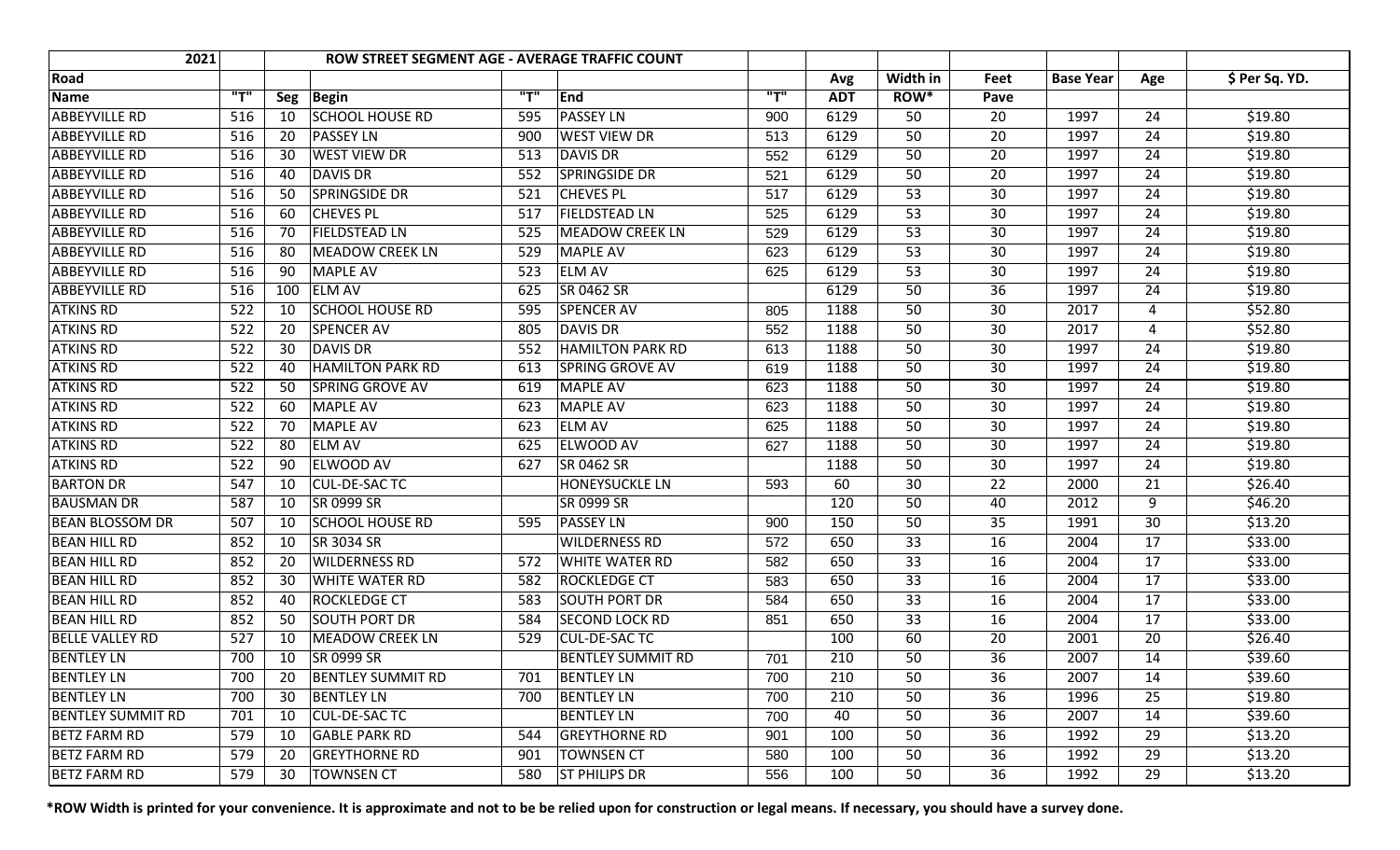| 2021                  |     |     | ROW STREET SEGMENT AGE - AVERAGE TRAFFIC COUNT |     |                        |     |            |          |      |                  |                 |                       |
|-----------------------|-----|-----|------------------------------------------------|-----|------------------------|-----|------------|----------|------|------------------|-----------------|-----------------------|
| <b>Road</b>           |     |     |                                                |     |                        |     | Avg        | Width in | Feet | <b>Base Year</b> | Age             | \$ Per Sq. YD.        |
| Name                  | "T" | Seg | <b>Begin</b>                                   | "T" | End                    | "T" | <b>ADT</b> | ROW*     | Pave |                  |                 |                       |
| <b>BETZ RD</b>        | 540 | 10  | <b>CONESTOGA DR</b>                            | 538 | <b>CITY MILL RD</b>    | 672 | 150        | 33       | 20   | 2020             | $\mathbf{1}$    | No Excavation Allowed |
| <b>BIG BEND RD</b>    | 509 | 10  | <b>SCHOOL HOUSE RD</b>                         | 595 | PASSEY LN              | 900 | 160        | 50       | 33   | 1991             | 30              | \$13.20               |
| <b>BREWSTER DR</b>    | 661 | 10  | <b>HOOVER RD</b>                               | 850 | <b>TURNBRIDGE DR</b>   | 560 | 300        | 60       | 36   | 1996             | 25              | \$19.80               |
| <b>BREWSTER DR</b>    | 661 | 20  | <b>TURNBRIDGE DR</b>                           | 660 | <b>CLARENDON DR</b>    | 664 | 300        | 60       | 36   | 1996             | 25              | \$19.80               |
| <b>BREWSTER DR</b>    | 661 | 30  | <b>CLARENDON DR</b>                            | 664 | <b>FAIRFAX DR</b>      | 668 | 150        | 60       | 36   | 1996             | $\overline{25}$ | \$19.80               |
| <b>BREWSTER DR</b>    | 661 | 40  | <b>FAIRFAX DR</b>                              | 668 | YARDLEY GREEN DR       | 665 | 150        | 60       | 36   | 1996             | 25              | \$19.80               |
| <b>BREWSTER DR</b>    | 661 | 50  | <b>YARDLEY GREEN DR</b>                        | 665 | <b>PICKFORD DR</b>     | 667 | 150        | 60       | 36   | 1996             | 25              | \$19.80               |
| <b>BUCHANAN AV</b>    | 814 | 10  | PRESIDENT AV                                   | 520 | MUNICIPAL LINE ML      |     | 8089       | 60       | 30   | 2014             | $\overline{7}$  | \$52.80               |
| <b>CENTER RD</b>      | 639 | 10  | <b>RIVER DR</b>                                | 542 | <b>CENTER RD</b>       | 639 | 500        | 60       | 20   | 1997             | 24              | \$19.80               |
| <b>CENTER RD</b>      | 639 | 20  | <b>RIVER DR</b>                                | 542 | <b>CENTER RD</b>       | 639 | 500        | 60       | 20   | 1997             | 24              | \$19.80               |
| <b>CENTER RD</b>      | 639 | 30  | <b>CENTER RD</b>                               | 639 | <b>CENTER RD</b>       | 639 | 500        | 60       | 20   | 1997             | 24              | \$19.80               |
| <b>CENTER RD</b>      | 639 | 40  | <b>CENTER RD</b>                               | 639 | <b>WILSON DR</b>       | 800 | 500        | 60       | 20   | 1997             | 24              | \$19.80               |
| <b>CENTER RD</b>      | 639 | 50  | <b>CENTER RD</b>                               | 639 | WILSON DR              | 800 | 500        | 60       | 20   | 1997             | $\overline{24}$ | \$19.80               |
| <b>CHADWICK CR</b>    | 557 | 10  | <b>JUDIE LN</b>                                | 539 | <b>COLCHESTER DR</b>   | 558 | 100        | 50       | 28   | 2010             | 11              | \$46.20               |
| <b>CHADWICK CR</b>    | 557 | 20  | <b>COLCHESTER DR</b>                           | 558 | <b>JUDIE LN</b>        | 539 | 100        | 50       | 28   | 1990             | 31              | \$13.20               |
| <b>CHARLES RD</b>     | 816 | 10  | SR 0999 SR                                     |     | <b>ROSEDALE AV</b>     | 609 | 3828       | 33       | 20   | 1998             | 23              | \$26.40               |
| <b>CHARLES RD</b>     | 816 | 20  | ROSEDALE AV                                    | 609 | MUNICIPAL LINE ML      |     | 3828       | 33       | 20   | 1998             | 23              | \$26.40               |
| <b>CHARLES RD</b>     | 816 | 30  | MUNICIPAL LINE ML                              |     | MUNICIPAL LINE ML      |     | 3828       | 33       | 20   | 1998             | $\overline{23}$ | \$26.40               |
| <b>CHARLES RD</b>     | 816 | 40  | MUNICIPAL LINE ML                              |     | <b>SAINT JOSEPH ST</b> | 607 | 3828       | 33       | 20   | 1998             | 23              | \$26.40               |
| <b>CHARLES RD</b>     | 816 | 50  | <b>SAINT JOSEPH ST</b>                         | 607 | MUNICIPAL LINE ML      |     | 3828       | 33       | 20   | 1998             | 23              | \$26.40               |
| <b>CHARLES RD</b>     | 816 | 60  | MUNICIPAL LINE ML                              |     | MUNICIPAL LINE ML      |     | 3828       | 33       | 20   | 1998             | 23              | \$26.40               |
| <b>CHARLES RD</b>     | 816 | 70  | MUNICIPAL LINE ML                              |     | MUNICIPAL LINE ML      |     | 3828       | 33       | 20   | 1998             | 23              | \$26.40               |
| <b>CHEVES PL</b>      | 517 | 10  | ABBEYVILLE RD                                  | 516 | <b>PERRY AV</b>        | 853 | 400        | 50       | 20   | 1998             | 23              | \$26.40               |
| <b>CITY MILL RD</b>   | 672 | 10  | SR 0462 SR                                     |     | <b>BETZ RD</b>         | 540 | 900        | 33       | 20   | 2020             | $\mathbf{1}$    | No Excavation Allowed |
| <b>CITY MILL RD</b>   | 672 | 20  | <b>BETZ RD</b>                                 | 540 | CONESTOGA DR           | 538 | 900        | 33       | 20   | 2016             | 5               | \$52.80               |
| <b>CLARENDON DR</b>   | 664 | 10  | <b>TURNBRIDGE DR</b>                           | 660 | <b>BREWSTER DR</b>     | 661 | 175        | 50       | 36   | 1996             | 25              | \$19.80               |
| <b>CLARK ST</b>       | 649 | 10  | MUNICIPAL LINE ML                              |     | <b>RANCK AV</b>        | 673 | 1350       | 50       | 30   | 1996             | $\overline{25}$ | \$19.80               |
| <b>CLARK ST</b>       | 649 | 20  | <b>RANCK AV</b>                                | 673 | <b>COTTAGE AV</b>      | 532 | 1350       | 50       | 30   | 1996             | 25              | \$19.80               |
| <b>CLARK ST</b>       | 649 | 30  | <b>COTTAGE AV</b>                              | 532 | <b>PARKSIDE AV</b>     | 588 | 1350       | 50       | 30   | 1996             | 25              | \$19.80               |
| <b>CLARK ST</b>       | 649 | 40  | <b>PARKSIDE AV</b>                             | 588 | GLENWOOD AV            | 536 | 1350       | 50       | 30   | 1996             | 25              | \$19.80               |
| <b>CLARK ST</b>       | 649 | 50  | <b>GLENWOOD AV</b>                             | 536 | SR 1002 SR             |     | 1350       | 50       | 30   | 1996             | 25              | \$19.80               |
| <b>COLCHESTER DR</b>  | 558 | 10  | <b>CHADWICK CR</b>                             | 557 | JUDIE LN               | 539 | 50         | 50       | 28   | 1990             | 31              | \$13.20               |
| <b>COLD STREAM DR</b> | 902 | 10  | <b>CUL-DE-SACTC</b>                            |     | TIMBER POINT LN        | 903 | 150        | 50       | 36   | 1992             | 29              | \$13.20               |
| <b>COLD STREAM DR</b> | 902 | 20  | TIMBER POINT LN                                | 903 | <b>GABLE PARK RD</b>   | 544 | 150        | 50       | 36   | 1992             | 29              | \$13.20               |
| CONESTOGA BL          | 530 | 10  | MUNICIPAL LINE ML                              |     | MUNICIPAL LINE ML      |     | 480        | 50       | 30   | 2016             | 5               | \$52.80               |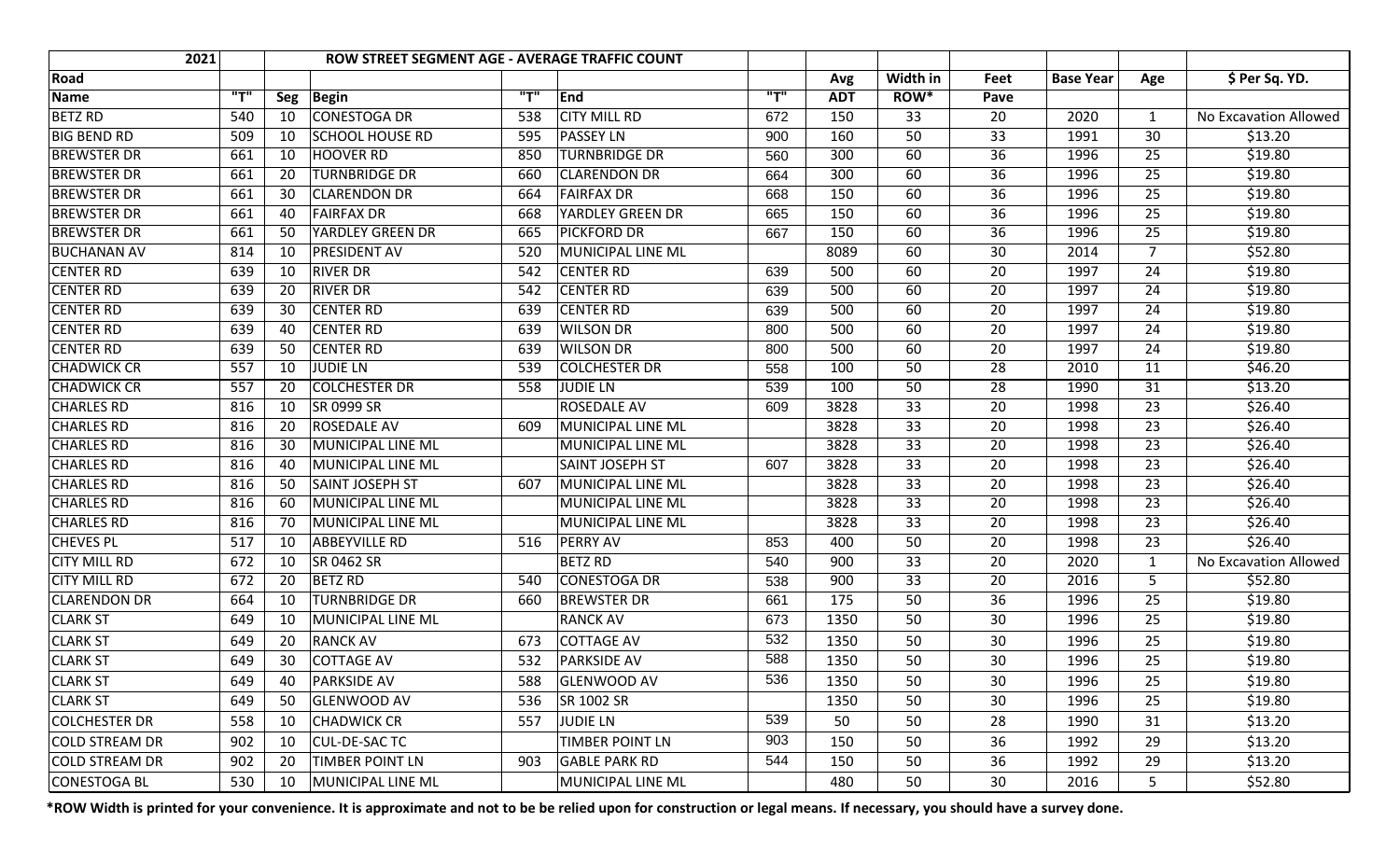| 2021                      |     |     | ROW STREET SEGMENT AGE - AVERAGE TRAFFIC COUNT |     |                           |     |            |          |      |                  |                |                       |
|---------------------------|-----|-----|------------------------------------------------|-----|---------------------------|-----|------------|----------|------|------------------|----------------|-----------------------|
| Road                      |     |     |                                                |     |                           |     | Avg        | Width in | Feet | <b>Base Year</b> | Age            | \$ Per Sq. YD.        |
| <b>Name</b>               | "T" | Seg | <b>Begin</b>                                   | "T" | End                       | "T" | <b>ADT</b> | ROW*     | Pave |                  |                |                       |
| <b>CONESTOGA BL</b>       | 530 | 20  | <b>REDMAPLE RD</b>                             | 505 | DOGWOOD LN                | 501 | 480        | 50       | 20   | 2016             | 5              | \$52.80               |
| <b>CONESTOGA BL</b>       | 530 | 30  | DOGWOOD LN                                     | 501 | <b>HOLLY LN</b>           | 502 | 480        | 50       | 20   | 2016             | 5              | \$52.80               |
| <b>CONESTOGA BL</b>       | 530 | 40  | <b>HOLLY LN</b>                                | 502 | <b>IMPASSABLE PT</b>      |     | 480        | 50       | 20   | 2016             | 5              | \$52.80               |
| <b>CONESTOGA BL</b>       | 530 | 50  | <b>IMPASSABLE PT</b>                           |     | <b>BREAK POINT RD</b>     |     | 480        | 50       | 20   | 2016             | 5              | \$52.80               |
| <b>CONESTOGA BL</b>       | 530 | 60  | <b>BREAK POINT RD</b>                          |     | <b>LANDIS DR</b>          | 533 | 480        | 50       | 20   | 2016             | 5              | \$52.80               |
| <b>CONESTOGA DR</b>       | 538 | 10  | MUNICIPAL LINE ML                              |     | <b>BETZ RD</b>            | 540 | 1900       | 33       | 20   | 2016             | 5              | \$52.80               |
| <b>CONESTOGA DR</b>       | 538 | 20  | <b>BETZ RD</b>                                 | 540 | MUNICIPAL LINE ML         |     | 1900       | 33       | 20   | 2016             | 5              | \$52.80               |
| <b>CONESTOGA DR</b>       | 538 | 30  | MUNICIPAL LINE ML                              |     | <b>LANDIS DR</b>          | 533 | 1900       | 33       | 20   | 2016             | 5              | \$52.80               |
| <b>CONESTOGA DR</b>       | 538 | 40  | <b>LANDIS DR</b>                               | 533 | <b>CONESTOGA WOODS RD</b> | 535 | 1900       | 33       | 20   | 2016             | 5              | \$52.80               |
| <b>CONESTOGA DR</b>       | 538 | 50  | <b>CONESTOGA WOODS RD</b>                      | 535 | <b>CITY MILL RD</b>       | 672 | 1900       | 33       | 20   | 2016             | 5              | \$52.80               |
| <b>CONESTOGA DR</b>       | 538 | 60  | <b>CITY MILL RD</b>                            | 672 | <b>CONESTOGA RD</b>       | 534 | 1900       | 33       | 20   | 2016             | 5              | \$52.80               |
| <b>CONESTOGA DR</b>       | 538 | 70  | <b>CONESTOGA RD</b>                            | 534 | <b>CONESTOGA RD</b>       | 534 | 1900       | 33       | 20   | 2016             | 5              | \$52.80               |
| <b>CONESTOGA DR</b>       | 538 | 80  | <b>CONESTOGA RD</b>                            | 534 | SR 0462 SR                |     | 1900       | 33       | 20   | 2016             | 5              | \$52.80               |
| <b>CONESTOGA DR</b>       | 538 | 90  | SR 0462 SR                                     |     | <b>RIVERSIDE AV</b>       | 503 | 1900       | 33       | 20   | 2016             | 5              | \$52.80               |
| <b>CONESTOGA RD</b>       | 534 | 10  | <b>CONESTOGA DR</b>                            | 538 | CONESTOGA WOODS RD        | 535 | 75         | 33       | 18   | 2019             | $\overline{2}$ | No Excavation Allowed |
| <b>CONESTOGA RD</b>       | 534 | 20  | <b>CONESTOGA WOODS RD</b>                      | 535 | CONESTOGA DR              | 538 | 75         | 33       | 18   | 2019             | $\overline{2}$ | No Excavation Allowed |
| <b>CONESTOGA WOODS RD</b> | 535 | 10  | <b>DEADEND TC</b>                              |     | <b>CONESTOGA WOODS RD</b> | 535 | 75         | 33       | 18   | 2019             | $\overline{2}$ | No Excavation Allowed |
| <b>CONESTOGA WOODS RD</b> | 535 | 20  | <b>CONESTOGA WOODS RD</b>                      | 535 | <b>CONESTOGA RD</b>       | 534 | 75         | 33       | 18   | 2019             | $\overline{2}$ | No Excavation Allowed |
| <b>CONESTOGA WOODS RD</b> | 535 | 30  | <b>CONESTOGA DR</b>                            | 538 | <b>CONESTOGA WOODS RD</b> | 535 | 75         | 33       | 18   | 2019             | $\overline{2}$ | No Excavation Allowed |
| <b>COTTAGE AV</b>         | 532 | 10  | SR 0462 SR                                     |     | <b>CLARK ST</b>           | 649 | 975        | 60       | 36   | 2007             | 14             | \$39.60               |
| <b>COTTAGE AV</b>         | 532 | 20  | <b>CLARK ST</b>                                | 649 | SR 1002 SR                |     | 975        | 60       | 36   | 2007             | 14             | \$39.60               |
| <b>COTTAGE AV</b>         | 532 | 30  | SR 1002 SR                                     |     | <b>JAMAICA RD</b>         | 817 | 975        | 60       | 36   | 2005             | 16             | \$33.00               |
| <b>CROSSFIELD DR</b>      | 577 | 10  | <b>GABLE PARK RD</b>                           | 544 | <b>ST PHILIPS DR</b>      | 556 | 100        | 50       | 36   | 1992             | 29             | \$13.20               |
| <b>CROSSFIELD DR</b>      | 577 | 20  | <b>ST PHILIPS DR</b>                           | 556 | <b>CUL-DE-SAC TC</b>      |     | 100        | 50       | 36   | 1992             | 29             | \$13.20               |
| <b>CROWN COLONY</b>       |     |     | <b>FARM LANE</b>                               |     | <b>WATERLEAF RD</b>       |     |            |          |      | 2016             | 5              | \$52.80               |
| <b>DAVIS DR</b>           | 552 | 10  | <b>ABBEYVILLE RD</b>                           | 516 | PRESIDENT AV              | 520 | 800        | 50       | 34   | 1998             | 23             | \$26.40               |
| <b>DAVIS DR</b>           | 552 | 20  | PRESIDENT AV                                   | 520 | <b>SPENCER AV</b>         | 805 | 800        | 50       | 34   | 1998             | 23             | \$26.40               |
| <b>DAVIS DR</b>           | 552 | 30  | <b>SPENCER AV</b>                              | 805 | <b>ATKINS RD</b>          | 522 | 800        | 50       | 34   | 1998             | 23             | \$26.40               |
| <b>DEEP HOLLOW LN</b>     | 585 | 10  | <b>BETZ FARM DR</b>                            | 579 | MEADOWCROFT DR TC         |     | 50         | 50       | 36   | 1992             | 29             | \$13.20               |
| <b>DEEP HOLLOW LN</b>     | 585 | 20  | MEADOWCROFT DR TC                              |     | <b>CUL-DE-SAC TC</b>      |     | 50         | 50       | 36   | 1992             | 29             | \$13.20               |
| <b>DEVON DR</b>           | 523 | 10  | <b>CUL-DE-SAC TC</b>                           |     | <b>FIELDSTEAD LN</b>      | 525 | 80         | 50       | 34   | 2001             | 20             | \$26.40               |
| DOGWOOD LN                | 501 | 10  | MUNICIPAL LINE ML                              |     | CONESTOGA BL              | 530 | 120        | 50       | 20   | 1996             | 25             | \$19.80               |
| <b>DRUMMERS LN</b>        | 578 | 10  | CUL-DE-SAC TC                                  |     | <b>ST PHILIPS DR</b>      | 556 | 100        | 50       | 36   | 1992             | 29             | \$13.20               |
| <b>EDGEHILL DR</b>        | 506 | 10  | SR 0999 SR                                     |     | SPRINGHOUSE RD            | 610 | 425        | 50       | 36   | 2021             | 0              | No Excavation Allowed |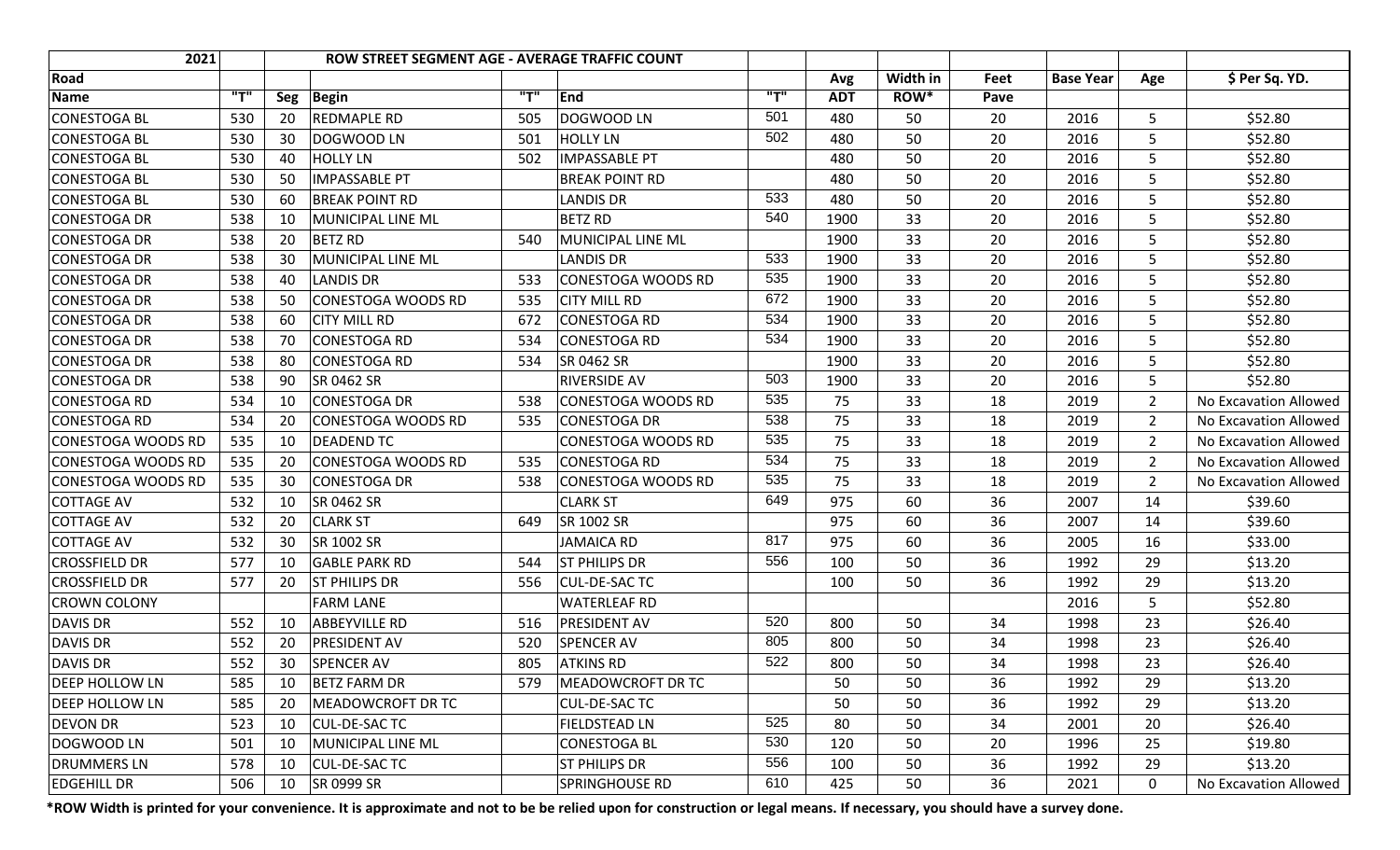| 2021                 |     |     | ROW STREET SEGMENT AGE - AVERAGE TRAFFIC COUNT |     |                        |     |            |          |      |                  |              |                       |
|----------------------|-----|-----|------------------------------------------------|-----|------------------------|-----|------------|----------|------|------------------|--------------|-----------------------|
| <b>Road</b>          |     |     |                                                |     |                        |     | Avg        | Width in | Feet | <b>Base Year</b> | Age          | \$ Per Sq. YD.        |
| Name                 | "T" | Seg | <b>Begin</b>                                   | "T" | End                    | "T" | <b>ADT</b> | ROW*     | Pave |                  |              |                       |
| <b>EDGEHILL DR</b>   | 506 | 20  | SPRINGHOUSE RD                                 | 610 | <b>ROSEDALE AV</b>     | 609 | 425        | 50       | 36   | 2021             | 0            | No Excavation Allowed |
| <b>EDGEWOOD AV</b>   | 809 | 10  | <b>RIDER AV</b>                                | 514 | MUNICIPAL LINE ML      |     | 250        | 50       | 30   | 2020             | $\mathbf{1}$ | No Excavation Allowed |
| <b>ELM AV</b>        | 625 | 10  | <b>CUL-DE-SAC TC</b>                           |     | <b>ABBEYVILLE RD</b>   | 516 | 1200       | 50       | 30   | 2004             | 17           | \$33.00               |
| <b>ELM AV</b>        | 625 | 20  | ABBEYVILLE RD                                  | 516 | <b>SCHOOL LN</b>       | 518 | 940        | 50       | 30   | 2021             | 0            | No Excavation Allowed |
| <b>ELM AV</b>        | 625 | 30  | <b>SCHOOL LN</b>                               | 518 | <b>PRESIDENT AV</b>    | 520 | 940        | 50       | 30   | 2021             | 0            | No Excavation Allowed |
| <b>ELM AV</b>        | 625 | 40  | PRESIDENT AV                                   | 520 | <b>SPENCER AV</b>      | 805 | 940        | 50       | 30   | 2021             | 0            | No Excavation Allowed |
| <b>ELM AV</b>        | 625 | 50  | <b>SPENCER AV</b>                              | 805 | <b>ATKINS RD</b>       | 522 | 940        | 50       | 30   | 2021             | 0            | No Excavation Allowed |
| <b>ELM AV</b>        | 625 | 60  | <b>ATKINS RD</b>                               | 522 | <b>WEST ST</b>         | 630 | 940        | 60       | 30   | 2020             | 1            | No Excavation Allowed |
| <b>ELM AV</b>        | 625 | 70  | <b>WEST ST</b>                                 | 630 | <b>RIDER AV</b>        | 514 | 940        | 60       | 30   | 2020             | $\mathbf{1}$ | No Excavation Allowed |
| <b>ELM AV</b>        | 625 | 80  | <b>RIDER AV</b>                                | 514 | <b>WEST END AV</b>     | 524 | 940        | 60       | 30   | 2020             | 1            | No Excavation Allowed |
| <b>ELMSHIRE DR</b>   | 406 | 10  | <b>KENTSHIRE DR</b>                            | 405 | <b>PENSHIRE DR</b>     | 407 | 50         | 50       | 36   | 2004             | 17           | \$33.00               |
| <b>ELMSHIRE DR</b>   | 406 | 20  | <b>PENNSHIRE DR</b>                            | 407 | <b>PERTHSHIRE DR</b>   | 904 | 50         | 50       | 36   | 2004             | 17           | \$33.00               |
| <b>ELMSHIRE DR</b>   | 406 | 30  | PERTHSHIRE DR                                  | 904 | YORKSHIRE DR           | 905 | 125        | 50       | 36   | 2004             | 17           | \$33.00               |
| <b>ELMSHIRE DR</b>   | 406 | 40  | YORKSHIRE DR                                   | 905 | <b>CUL-DE-SAC TC</b>   |     | 125        | 50       | 28   | 2004             | 17           | \$33.00               |
| <b>ELWOOD AV</b>     | 627 | 10  | <b>SPENCER AV</b>                              | 805 | <b>ATKINS RD</b>       | 522 | 195        | 50       | 30   | 2005             | 16           | \$33.00               |
| <b>ELWOOD AV</b>     | 627 | 20  | <b>ATKINS RD</b>                               | 522 | <b>WEST ST</b>         | 630 | 195        | 50       | 30   | 2020             | $\mathbf{1}$ | No Excavation Allowed |
| <b>FAIRFAX DR</b>    | 668 | 10  | <b>BREWSTER DR</b>                             | 661 | <b>WESTMORE WY</b>     | 669 | 100        | 50       | 36   | 1980             | 41           | \$00.00               |
| <b>FAIRFAX DR</b>    | 668 | 20  | <b>WESTMORE WY</b>                             | 669 | <b>PICKFORD DR</b>     | 667 | 100        | 50       | 36   | 1980             | 41           | \$00.00               |
| <b>FAIRFAX DR</b>    | 668 | 30  | <b>PICKFORD DR</b>                             | 667 | <b>CUL-DE-SAC TC</b>   |     | 100        | 50       | 36   | 1980             | 41           | \$00.00               |
| FAIRVIEWAV           | 510 | 10  | SR 0999 SR                                     |     | <b>PENROSE AV</b>      | 611 | 425        | 50       | 26   | 2021             | 0            | No Excavation Allowed |
| FAIRVIEWAV           | 500 | 10  | MUNICIPAL LINE ML                              |     | SR 0222 SR             |     | 8417       | 80       | 28   | 2020             | 1            | No Excavation Allowed |
| FAIRVIEWAV           | 510 | 20  | <b>PENROSE AV</b>                              | 611 | <b>ROSEDALE AV</b>     | 609 | 425        | 50       | 26   | 2021             | 0            | No Excavation Allowed |
| <b>FARM LANE</b>     |     |     | <b>WAYPOINT DRIVE</b>                          |     | <b>CROWN COLONY</b>    |     |            |          |      | 2016             | 5            | \$52.80               |
| <b>FARM LANE</b>     |     |     | <b>CROWN COLONY</b>                            |     | <b>FARM LANE</b>       |     |            |          |      | 2016             | 5            | \$52.80               |
| <b>FIELDSTEAD LN</b> | 525 | 10  | SPRINGSIDE DR                                  | 521 | <b>DEVON DR</b>        | 523 | 160        | 50       | 30   | 2007             | 14           | \$39.60               |
| <b>FIELDSTEAD LN</b> | 525 | 20  | <b>DEVON DR</b>                                | 523 | <b>ABBEYVILLE RD</b>   | 516 | 160        | 50       | 30   | 2007             | 14           | \$39.60               |
| <b>FIFTH ST</b>      | 615 | 10  | <b>WEST END AV</b>                             | 524 | MUNICIPAL LINE ML      |     | 550        | 50       | 30   | 2020             | $\mathbf 1$  | No Excavation Allowed |
| <b>FIRST ST</b>      | 808 | 10  | <b>RIDER AV</b>                                | 514 | MUNICIPAL LINE ML      |     | 425        | 50       | 30   | 2005             | 16           | \$33.00               |
| <b>FOURTH ST</b>     | 810 | 10  | <b>WEST END AV</b>                             | 524 | MUNICIPAL LINE ML      |     | 495        | 50       | 30   | 1984             | 37           | \$00.00               |
| <b>GABLE PARK RD</b> | 544 | 10  | SR 3034 SR                                     |     | <b>COLD STREAM DR</b>  | 902 | 500        | 33       | 30   | 2011             | 10           | \$46.20               |
| <b>GABLE PARK RD</b> | 544 | 20  | <b>COLD STREAM DR</b>                          | 902 | <b>BETZ FARM RD</b>    | 579 | 500        | 33       | 30   | 2016             | 5            | \$52.80               |
| <b>GABLE PARK RD</b> | 544 | 30  | <b>BETZ FARM RD</b>                            | 579 | <b>SPRING RIDGE LN</b> | 581 | 500        | 33       | 30   | 2016             | 5            | \$52.80               |
| <b>GABLE PARK RD</b> | 544 | 40  | SPRING RIDGE LN                                | 581 | <b>CROSSFIELD DR</b>   | 577 | 500        | 33       | 30   | 2016             | 5            | \$52.80               |
| <b>GABLE PARK RD</b> | 544 | 50  | <b>CROSSFIELD DR</b>                           | 577 | MUNICIPAL LINE ML      |     | 500        | 33       | 30   | 2016             | 5            | \$52.80               |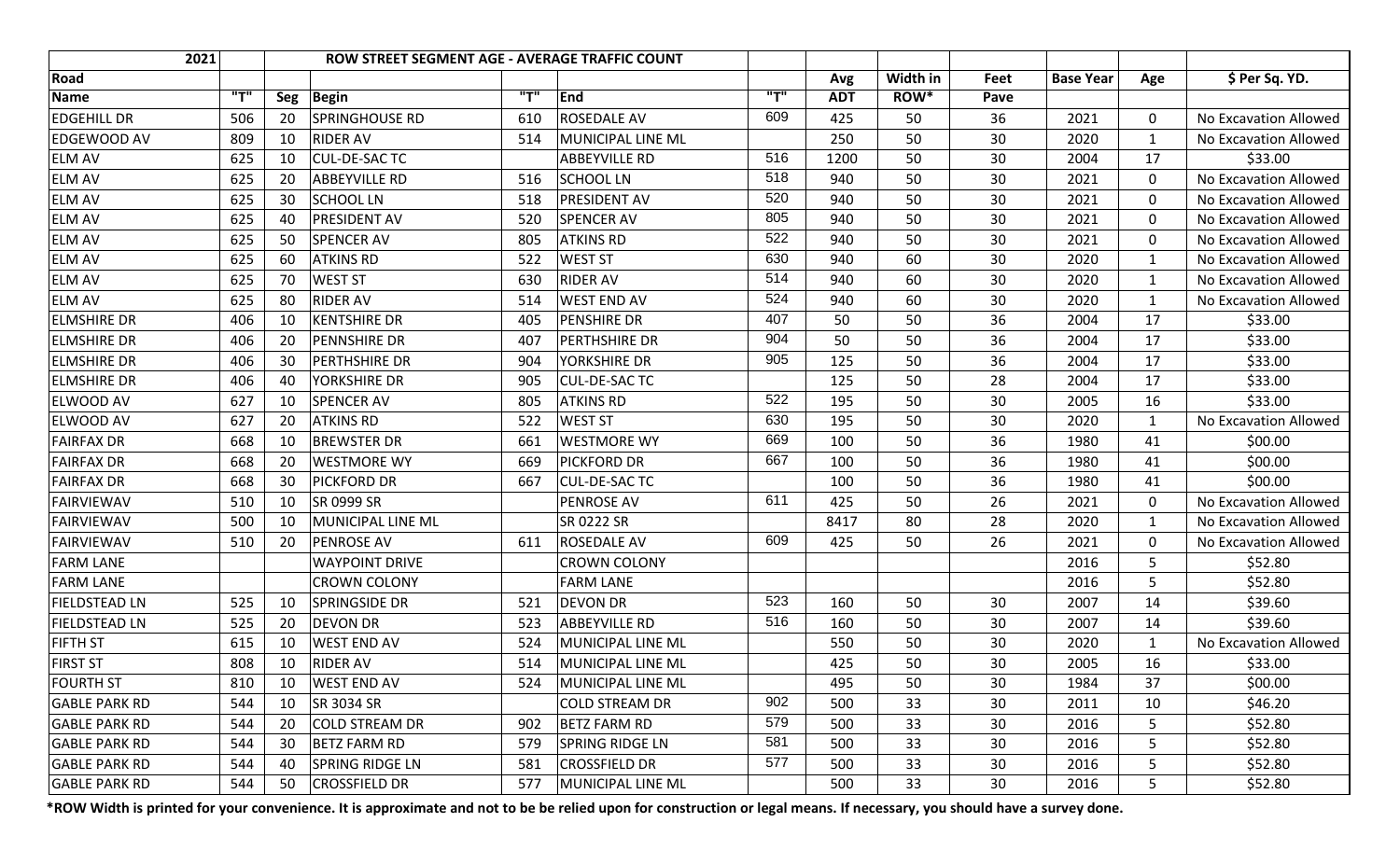| 2021                    |     |     | ROW STREET SEGMENT AGE - AVERAGE TRAFFIC COUNT |      |                       |     |            |          |      |                  |     |                       |
|-------------------------|-----|-----|------------------------------------------------|------|-----------------------|-----|------------|----------|------|------------------|-----|-----------------------|
| Road                    |     |     |                                                |      |                       |     | Avg        | Width in | Feet | <b>Base Year</b> | Age | \$ Per Sq. YD.        |
| <b>Name</b>             | "T" | Seg | <b>Begin</b>                                   | "T"  | End                   | "T" | <b>ADT</b> | ROW*     | Pave |                  |     |                       |
| <b>GLENWOOD AV</b>      | 536 | 10  | SR 0462 SR                                     |      | <b>CLARK ST</b>       | 649 | 300        | 60       | 30   | 2009             | 12  | \$39.60               |
| <b>GOLDENFIELD DR</b>   |     |     | Southbrook Dr                                  |      | PILGRIM DR            |     |            |          |      | 2021             | 0   | No Excavation Allowed |
| <b>GORDON RD</b>        | 543 | 10  | <b>WILSON AV</b>                               | 515  | <b>HILLSIDE DR</b>    | 633 | 660        | 50       | 30   | 1999             | 22  | \$26.40               |
| <b>GORDON RD</b>        | 543 | 20  | <b>HILLSIDE DR</b>                             | 633  | <b>WHEATLAND AV</b>   | 801 | 660        | 50       | 30   | 1995             | 26  | \$19.80               |
| <b>GRAFTON CR</b>       | 663 | 10  | <b>TURNBRIDGE DR</b>                           | 660  | <b>CUL-DE-SAC TC</b>  |     | 40         | 50       | 36   | 1999             | 22  | \$26.40               |
| <b>GRAND VIEW AV</b>    | 512 | 10  | SR 0999 SR                                     |      | <b>PENROSE AV</b>     | 611 | 600        | 50       | 25   | 2021             | 0   | No Excavation Allowed |
| <b>GRANDVIEW AV</b>     | 512 | 20  | PENROSE AV                                     | 611  | <b>ROSEDALE AV</b>    | 609 | 600        | 50       | 25   | 2021             | 0   | No Excavation Allowed |
| <b>GREEN SPRINGS CR</b> | 571 | 10  | <b>CUL-DE-SACTC</b>                            |      | MILL RACE DR          | 570 | 25         | 50       | 28   | 1998             | 23  | \$26.40               |
| <b>GREYTHORNE RD</b>    | 901 | 10  | <b>BETZ FARM RD</b>                            | £79  | <b>CUL-DE-SACTC</b>   |     | 50         | 50       | 36   | 1992             | 29  | \$13.20               |
| <b>GROFFTOWN RD</b>     | 653 | 10  | MUNICIPAL LINE ML                              |      | <b>BREAK POINT RD</b> |     | 1000       | 33       | 18   | 1997             | 24  | \$19.80               |
| <b>GROFFTOWN RD</b>     | 653 | 20  | <b>BREAK POINT RD</b>                          |      | <b>BREAK POINT RD</b> |     | 1000       | 33       | 18   | 1997             | 24  | \$19.80               |
| <b>GROFFTOWN RD</b>     | 653 | 30  | <b>BREAK POINT RD</b>                          |      | <b>RANCK MILL RD</b>  | 651 | 1000       | 33       | 18   | 1997             | 24  | \$19.80               |
| <b>GROFFTOWN RD</b>     | 653 | 40  | <b>RANCK MILL RD</b>                           | 651  | MUNICIPAL LINE ML     |     | 1000       | 33       | 18   | 1997             | 24  | \$19.80               |
| <b>GROFFTOWN RD</b>     | 653 | 50  | MUNICIPAL LINE ML                              |      | MUNICIPAL LINE ML     |     | 1000       | 33       | 18   | 1997             | 24  | \$19.80               |
| <b>GROFFTOWN RD</b>     | 653 | 60  | MUNICIPAL LINE ML                              |      | MUNICIPAL LINE ML     |     | 1000       | 33       | 18   | 1997             | 24  | \$19.80               |
| <b>HAMILTON PARK RD</b> | 613 | 10  | <b>SCHOOL LN</b>                               | 518  | <b>PRESIDENT AV</b>   | 520 | 450        | 50       | 20   | 2001             | 20  | \$26.40               |
| <b>HAMILTON PARK RD</b> | 613 | 20  | PRESIDENT AV                                   | 520  | <b>SPENCER AV</b>     | 805 | 450        | 50       | 30   | 2001             | 20  | \$26.40               |
| <b>HAMILTON PARK RD</b> | 613 | 30  | <b>SPENCER AV</b>                              | 805  | <b>ATKINS RD</b>      | 522 | 450        | 50       | 30   | 2001             | 20  | \$26.40               |
| <b>HAMILTON PARK RD</b> | 613 | 40  | <b>ATKINS RD</b>                               | 52.2 | <b>DEADEND TC</b>     |     | 450        | 50       | 36   | 2001             | 20  | \$26.40               |
| <b>HAMILTON RD</b>      | 526 | 10  | <b>WILSON DR</b>                               | 800  | SR 0023 SR            |     | 475        | 60       | 20   | 2007             | 14  | \$39.60               |
| <b>HAMILTON RD</b>      | 526 | 20  | SR 0023 SR                                     |      | <b>HOMESTEAD LN</b>   | 641 | 475        | 60       | 20   | 1996             | 25  | \$19.80               |
| <b>HAMILTON RD</b>      | 526 | 30  | HOMESTEAD LN                                   | 641  | VALLEY RD             | 643 | 475        | 60       | 20   | 1996             | 25  | \$19.80               |
| <b>HAMILTON RD</b>      | 526 | 40  | <b>VALLEY RD</b>                               | 643  | QUARRY LN             | 645 | 475        | 60       | 20   | 2015             | 6   | \$52,80               |
| <b>HAMILTON RD</b>      | 526 | 50  | <b>QUARRY LN</b>                               | 645  | <b>HILLCREST RD</b>   | 647 | 475        | 60       | 20   | 2015             | 6   | \$52,80               |
| <b>HAMILTON RD</b>      | 526 | 60  | <b>HILLCREST RD</b>                            | 647  | <b>NEWTON AV</b>      | 844 | 475        | 60       | 24   | 1996             | 25  | \$19.80               |
| <b>HILLCREST RD</b>     | 647 | 10  | <b>RIVER DR</b>                                | 542  | <b>ORCHARD LN</b>     | 841 | 700        | 60       | 20   | 1998             | 23  | \$26.40               |
| <b>HILLCREST RD</b>     | 647 | 20  | <b>ORCHARD LN</b>                              | 841  | <b>WILSON DR</b>      | 800 | 700        | 60       | 20   | 1991             | 30  | \$13.20               |
| <b>HILLCREST RD</b>     | 647 | 30  | <b>WILSON DR</b>                               | 800  | <b>HAMILTON RD</b>    | 526 | 700        | 60       | 20   | 1991             | 30  | \$13.20               |
| <b>HILLCREST RD</b>     | 647 | 40  | <b>HAMILTON RD</b>                             | 526  | <b>SCHOOLLN</b>       | 518 | 700        | 60       | 20   | 1991             | 30  | \$13.20               |
| <b>HILLCREST RD</b>     | 647 | 50  | <b>SCHOOL LN</b>                               | 518  | MUNICIPAL LINE ML     |     | 700        | 60       | 20   | 1991             | 30  | \$13.20               |
| <b>HILLSIDE DR</b>      | 633 | 10  | <b>JACKSON DR</b>                              | 511  | OAK LN                | 631 | 250        | 50       | 24   | 1995             | 26  | \$19.80               |
| <b>HILLSIDE DR</b>      | 633 | 20  | <b>OAK LN</b>                                  | 631  | <b>GORDON RD</b>      | 543 | 250        | 50       | 30   | 1995             | 26  | \$19.80               |
| <b>HOLLY LN</b>         | 502 | 10  | MUNICIPAL LINE ML                              |      | CONESTOGA BL          | 530 | 50         | 50       | 20   | 1996             | 25  | \$19.80               |
| HOMESTEAD LN            | 641 | 10  | <b>WILSON DR</b>                               | 300  | HAMILTON RD           | 526 | 100        | 50       | 20   | 1999             | 22  | \$26.40               |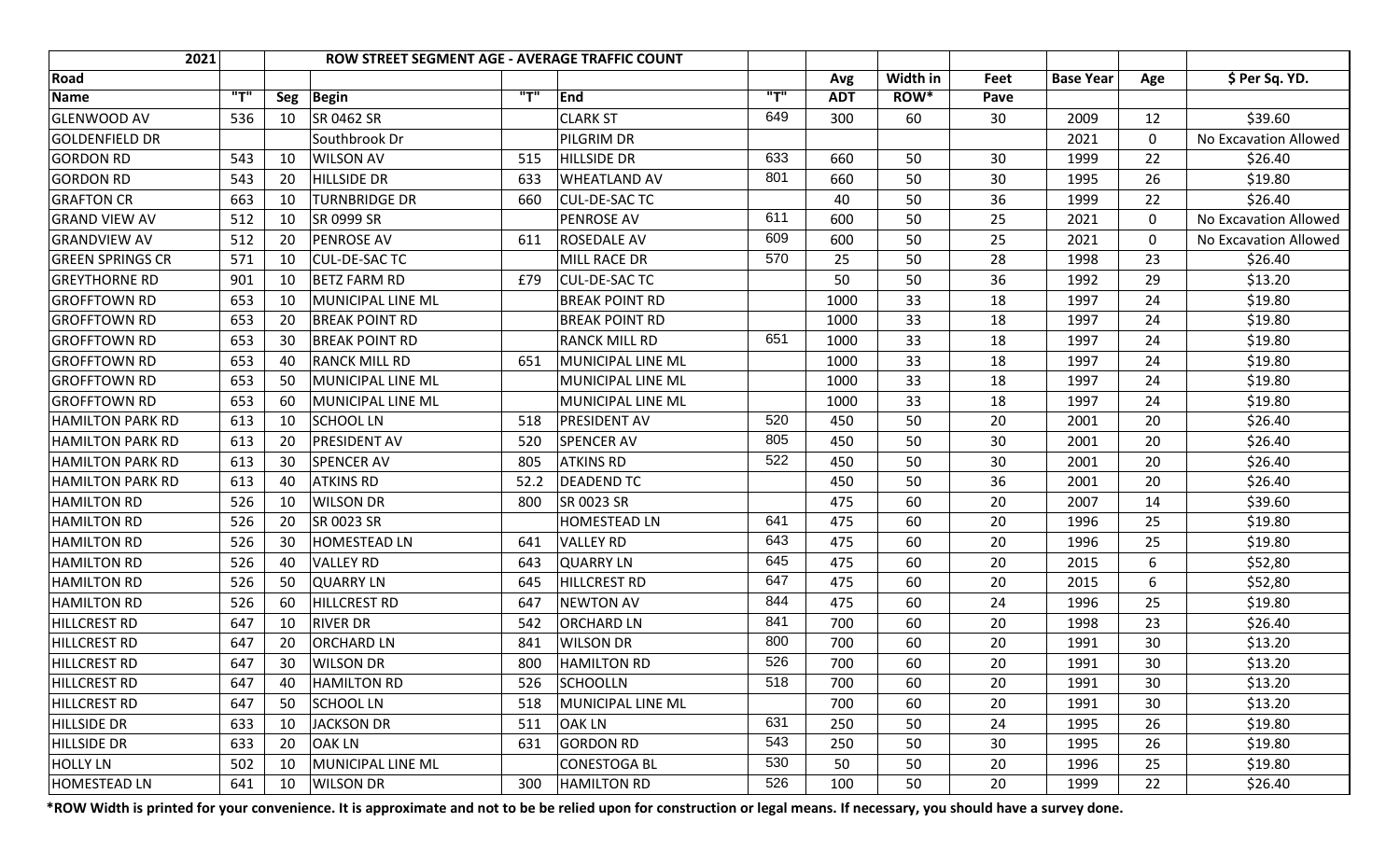| 2021                   |     |     | ROW STREET SEGMENT AGE - AVERAGE TRAFFIC COUNT |     |                      |     |            |          |      |                  |                |                       |
|------------------------|-----|-----|------------------------------------------------|-----|----------------------|-----|------------|----------|------|------------------|----------------|-----------------------|
| Road                   |     |     |                                                |     |                      |     | Avg        | Width in | Feet | <b>Base Year</b> | Age            | \$ Per Sq. YD.        |
| <b>Name</b>            | "T" | Seg | <b>Begin</b>                                   | "T" | End                  | "T" | <b>ADT</b> | ROW*     | Pave |                  |                |                       |
| <b>HONEYSUCKLE LN</b>  | 593 | 10  | <b>DEADEND TC</b>                              |     | <b>BARTON DR</b>     | 547 | 175        | 33       | 18   | 2000             | 21             | \$26.40               |
| <b>HONEYSUCKLE LN</b>  | 593 | 20  | <b>BARTON DR</b>                               | 547 | SR 0741 SR           |     | 175        | 33       | 18   | 1982             | 39             | \$00.00               |
| <b>HOOVER RD</b>       | 850 | 10  | <b>RICE RD</b>                                 | 504 | <b>BREWSTER DR</b>   | 661 | 900        | 33       | 20   | 1999             | 22             | \$26.40               |
| <b>HOOVER RD</b>       | 850 | 20  | <b>BREWSTER DR</b>                             | 661 | SR 0324 SR           |     | 900        | 33       | 20   | 1999             | 22             | \$26.40               |
| <b>JACKSON DR</b>      | 511 | 10  | SR 0462 SR                                     |     | <b>WILSON AV</b>     | 515 | 1000       | 50       | 25   | 1997             | 24             | \$19.80               |
| <b>JACKSON DR</b>      | 511 | 20  | <b>WILSON AV</b>                               | 615 | <b>HILLSIDE DR</b>   | 633 | 1000       | 50       | 25   | 1997             | 24             | \$19.80               |
| <b>JACKSON DR</b>      | 511 | 30  | <b>HILLSIDE DR</b>                             | 633 | <b>WHEATLAND AV</b>  | 801 | 1000       | 50       | 25   | 1997             | 24             | \$19.80               |
| <b>JACKSON DR</b>      | 511 | 40  | <b>WHEATLAND AV</b>                            | 801 | MEADOWBROOK RD       | 655 | 1000       | 50       | 36   | 1997             | 24             | \$19.80               |
| <b>JAMAICA RD</b>      | 817 | 10  | <b>NASSAU RD</b>                               | 554 | <b>COTTAGE AV</b>    | 532 | 1100       | 60       | 36   | 2019             | $\overline{2}$ | No Excavation Allowed |
| <b>JAMAICA RD</b>      | 817 | 20  | <b>COTTAGE AV</b>                              | 532 | <b>RIVERSIDE AV</b>  | 503 | 1100       | 60       | 38   | 2019             | $\overline{2}$ | No Excavation Allowed |
| <b>JAMES ST</b>        | 815 | 10  | PRESIDENT AV                                   | 520 | MUNICIPAL LINE ML    |     | 500        | 50       | 18   | 1986             | 35             | \$6.60                |
| <b>JENNINGS DR</b>     | 549 | 10  | <b>MICHELLE DR</b>                             | 537 | MICHELLE DR          | 537 | 600        | 60       | 33   | 1997             | 24             | \$19.80               |
| <b>JUDIE LN</b>        | 539 | 10  | MICHELLE DR                                    | 537 | <b>CHADWICK CR</b>   | 557 | 975        | 60       | 33   | 2002             | 19             | \$33.00               |
| <b>JUDIE LN</b>        | 539 | 20  | <b>CHADWICK CR</b>                             | 557 | <b>COLCHESTER DR</b> | 558 | 975        | 60       | 33   | 2008             | 13             | \$39.60               |
| <b>JUDIE LN</b>        | 539 | 30  | <b>COLCHESTER DR</b>                           | 558 | <b>CHADWICK CR</b>   | 557 | 975        | 60       | 33   | 2008             | 13             | \$39.60               |
| <b>JUDIE LN</b>        | 539 | 40  | <b>CHADWICK CR</b>                             | 557 | SR 3034 SR           |     | 975        | 60       | 33   | 2008             | 13             | \$39.60               |
| <b>KENSINGTON RD</b>   | 622 | 10  | <b>WYNCROFT LN</b>                             | 621 | MISTY DR             | 620 | 200        | 50       | 36   | 1987             | 34             | \$6.60                |
| <b>KENSINGTON RD</b>   | 622 | 20  | <b>MISTY DR</b>                                | 620 | SR 3034 SR           |     | 200        | 50       | 36   | 1987             | 34             | \$6.60                |
| <b>KENTSHIRE DR</b>    | 405 | 10  | <b>CUL-DE-SAC TC</b>                           |     | <b>ELMSHIRE DR</b>   | 406 | 50         | 50       | 30   | 2004             | 17             | \$33.00               |
| <b>KENTSHIRE DR</b>    | 405 | 20  | <b>ELMSHIRE DR</b>                             | 406 | <b>STERLING PL</b>   | 404 | 50         | 50       | 30   | 2004             | 17             | \$33.00               |
| <b>LANDIS DR</b>       | 533 | 10  | MUNICIPAL LINE ML                              |     | CONESTOGA BL         | 530 | 600        | 50       | 25   | 2016             | 5              | \$52.80               |
| <b>LANDIS DR</b>       | 533 | 20  | <b>CONESTOGA BL</b>                            | 530 | CONESTOGA DR         | 538 | 600        | 50       | 25   | 2016             | 5              | \$52.80               |
| <b>MAPLE AV</b>        | 623 | 10  | <b>CUL-DE-SAC TC</b>                           |     | <b>ABBEYVILLE RD</b> | 516 | 75         | 60       | 40   | 1983             | 38             | \$00.00               |
| <b>MAPLE AV</b>        | 623 | 20  | ABBEYVILLE RD                                  | 516 | <b>PERRY AV</b>      | 853 | 975        | 60       | 40   | 2003             | 18             | \$33.00               |
| <b>MAPLE AV</b>        | 623 | 30  | PERRY AV                                       | 853 | <b>SCHOOL LN</b>     | 518 | 975        | 60       | 40   | 2003             | 18             | \$33.00               |
| <b>MAPLE AV</b>        | 623 | 40  | <b>SCHOOL LN</b>                               | 518 | <b>PRESIDENT AV</b>  | 520 | 975        | 60       | 30   | 2003             | 18             | \$33.00               |
| <b>MAPLE AV</b>        | 623 | 50  | PRESIDENT AV                                   | 520 | <b>SPENCER AV</b>    | 805 | 975        | 60       | 30   | 2003             | 18             | \$33.00               |
| MAPLE AV               | 623 | 60  | <b>SPENCER AV</b>                              | 805 | <b>ATKINS RD</b>     | 522 | 975        | 60       | 30   | 2003             | 18             | \$33.00               |
| <b>MAPLE AV</b>        | 623 | 70  | <b>ATKINS RD</b>                               | 522 | <b>RIDER AV</b>      | 514 | 975        | 60       | 30   | 2003             | 18             | \$33.00               |
| MAPLE AV               | 623 | 80  | RIDER AV                                       | 514 | <b>WEST END AV</b>   | 524 | 975        | 60       | 30   | 2003             | 18             | \$33.00               |
| <b>MEADOW CREEK LN</b> | 529 | 10  | <b>DEADEND TC</b>                              |     | <b>SPRINGSIDE DR</b> | 521 | 350        | 50       | 33   | 2013             | 8              | \$52.80               |
| <b>MEADOW CREEK LN</b> | 529 | 20  | SPRINGSIDE DR                                  | 521 | BELLE VALLEY RD      | 527 | 350        | 50       | 33   | 2013             | 8              | \$52.80               |
| MEADOW CREEK LN        | 529 | 30  | <b>BELLE VALLEY RD</b>                         | 527 | ABBEYVILLE RD        | 516 | 350        | 50       | 33   | 2013             | 8              | \$52.80               |
| MEADOWBROOK RD         | 655 | 10  | <b>RIVER DR</b>                                | 542 | JACKSON DR           | 511 | 250        | 60       | 30   | 1982             | 39             | \$00.00               |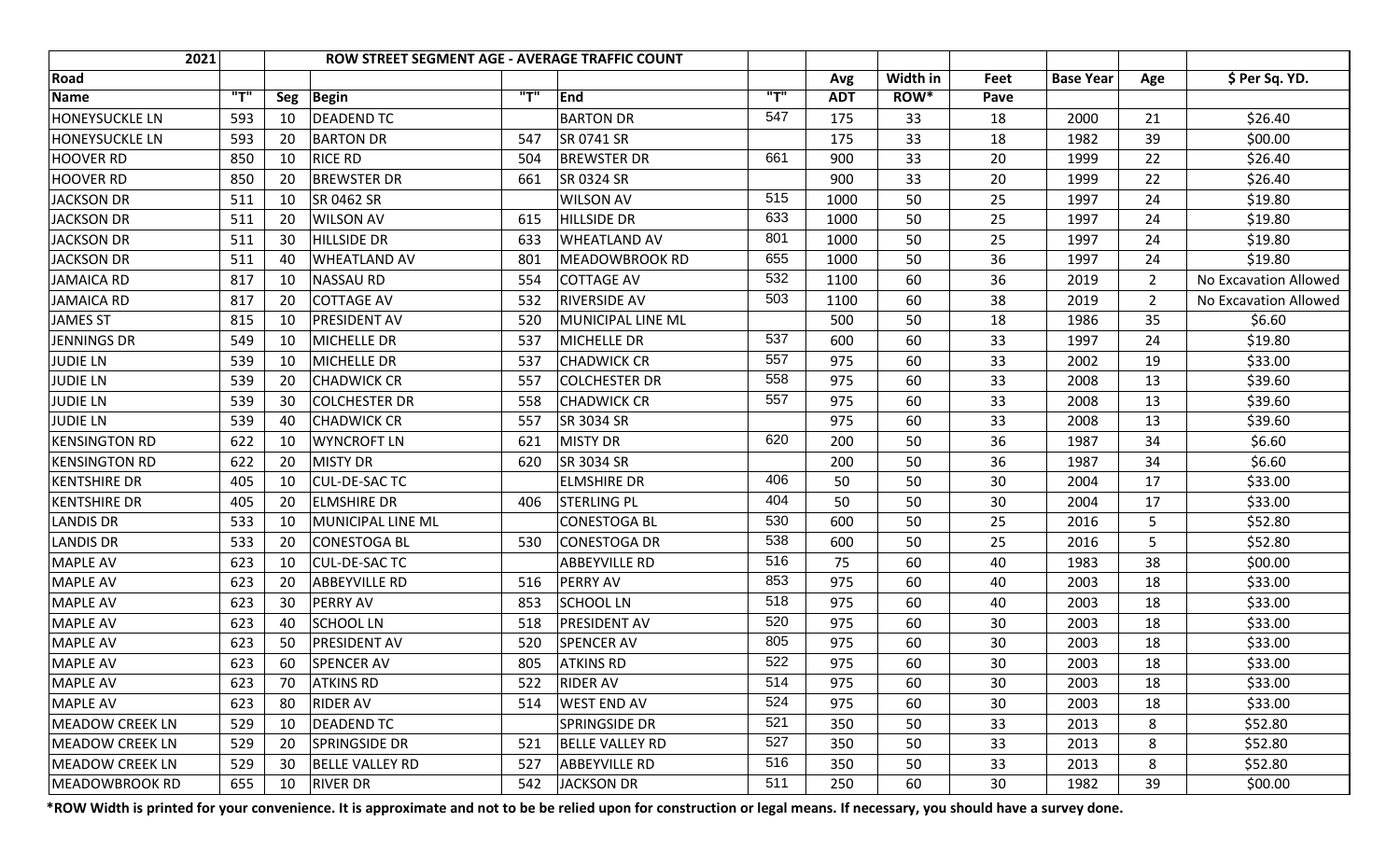| 2021                  |     |     | ROW STREET SEGMENT AGE - AVERAGE TRAFFIC COUNT |      |                         |     |            |          |      |                  |                |                       |
|-----------------------|-----|-----|------------------------------------------------|------|-------------------------|-----|------------|----------|------|------------------|----------------|-----------------------|
| Road                  |     |     |                                                |      |                         |     | Avg        | Width in | Feet | <b>Base Year</b> | Age            | \$ Per Sq. YD.        |
| <b>Name</b>           | "T" | Seg | <b>Begin</b>                                   | T    | End                     | "T" | <b>ADT</b> | ROW*     | Pave |                  |                |                       |
| <b>MEADOWBROOK RD</b> | 655 | 20  | <b>JACKSON DR</b>                              | 511  | <b>WICKFORD RD</b>      | 545 | 250        | 60       | 30   | 1982             | 39             | \$00.00               |
| <b>MEADOWBROOK RD</b> | 655 | 30  | <b>WICKFORD RD</b>                             | 545  | WILSON DR               | 800 | 250        | 60       | 30   | 1982             | 39             | \$00.00               |
| <b>MEADOW CROFT</b>   |     |     |                                                |      |                         |     |            |          |      | 1992             | 29             | \$13.20               |
| <b>MICHELLE DR</b>    | 537 | 10  | <b>JENNINGS DR</b>                             | 549  | <b>JUDIE LN</b>         | 539 | 1000       | 60       | 33   | 1980             | 41             | \$00.00               |
| <b>MICHELLE DR</b>    | 537 | 20  | <b>JUDIE LN</b>                                | 539  | <b>JENNINGS DR</b>      | 549 | 1000       | 60       | 33   | 1980             | 41             | \$00.00               |
| <b>MICHELLE DR</b>    | 537 | 30  | <b>JENNINGS DR</b>                             | 549  | <b>ST PHILIPS DR</b>    | 556 | 1000       | 60       | 33   | 2003             | 18             | \$33.00               |
| <b>MICHELLE DR</b>    | 537 | 40  | <b>ST PHILIPS DR</b>                           | 5;56 | <b>ST PAUL CR</b>       | 555 | 1000       | 60       | 33   | 2003             | 18             | \$33.00               |
| <b>MICHELLE DR</b>    | 537 | 50  | <b>ST PAUL CR</b>                              | 555  | SR 0999 SR              |     | 1000       | 60       | 33   | 2003             | 18             | \$33.00               |
| <b>MILL POND</b>      |     |     |                                                |      |                         |     |            |          |      | 1992             | 29             | \$13.20               |
| MILL RACE DR          | 570 | 10  | <b>WATER VALLEY RD</b>                         | 576  | <b>GREEN SPRINGS CR</b> | 571 | 50         | 50       | 26   | 1998             | 23             | \$26.40               |
| <b>MILL RACE DR</b>   | 570 | 20  | <b>GREEN SPRINGS CR</b>                        | 571  | <b>RICE RD</b>          | 504 | 50         | 50       | 26   | 1998             | 23             | \$26.40               |
| <b>MISTY DR</b>       | 620 | 10  | <b>WYNCROFT LN</b>                             | 621  | <b>KENSINGTON RD</b>    | 622 | 20         | 50       | 36   | 1987             | 34             | \$6.60                |
| <b>MONTROSE AV</b>    | 546 | 10  | SR 0999 SR                                     |      | <b>PENROSE AV</b>       | 611 | 550        | 50       | 26   | 2021             | 0              | No Excavation Allowed |
| <b>MONTROSE AV</b>    | 546 | 20  | <b>PENROSE AV</b>                              | 611  | <b>ROSEDALE AV</b>      | 609 | 550        | 50       | 26   | 2021             | 0              | No Excavation Allowed |
| <b>NASSAU RD</b>      | 554 | 10  | SR 1002 SR                                     |      | <b>JAMAICA RD</b>       | 817 | 600        | 54       | 36   | 2019             | $\overline{2}$ | No Excavation Allowed |
| <b>NASSAU RD</b>      | 554 | 20  | JAMAICA RD                                     | 817  | <b>RANCK MILL RD</b>    | 651 | 600        | 54       | 36   | 2019             | $\overline{2}$ | No Excavation Allowed |
| <b>NEW GARDEN AV</b>  | 632 | 10  | <b>WILSON AV</b>                               | 515  | <b>CUL-DE-SAC TC</b>    |     | 60         | 50       | 32   | 1987             | 34             | \$6.60                |
| <b>NEWTON AV</b>      | 844 | 10  | MUNICIPAL LINE ML                              |      | <b>HAMILTON RD</b>      | 526 | 450        | 60       | 30   | 2007             | 14             | \$39.60               |
| <b>NORTH FIELD DR</b> | 573 | 10  | <b>CUL-DE-SAC TC</b>                           |      | <b>WILDERNESS RD</b>    | 572 | 50         | 50       | 36   | 1990             | 31             | \$13.20               |
| <b>NORTH PIER DR</b>  | 574 | 10  | <b>CUL-DE-SAC TC</b>                           |      | <b>ROSEWOOD DR</b>      | 575 | 50         | 50       | 36   | 1990             | 31             | \$13.20               |
| <b>OAK LN</b>         | 631 | 10  | <b>WILSON AV</b>                               | 515  | <b>HILLSIDE DR</b>      | 633 | 275        | 50       | 32   | 1995             | 26             | \$19.80               |
| <b>ORCHARD LN</b>     | 841 | 10  | <b>HILLCREST RD</b>                            | 647  | MUNICIPAL LINE ML       |     | 290        | 60       | 22   | 1980             | 41             | 19.8                  |
| <b>PARKSIDE AV</b>    | 588 | 10  | SR 0462 SR                                     |      | <b>CLARK ST</b>         | 649 | 850        | 60       | 30   | 2007             | 14             | \$39.60               |
| <b>PARKSIDE AV</b>    | 588 | 20  | <b>CLARK ST</b>                                | 649  | SR 1002 SR              |     | 850        | 60       | 30   | 2007             | 14             | \$39.60               |
| <b>PASSEY LN</b>      | 900 | 10  | <b>SCHOOL HOUSE RD</b>                         | 595  | <b>BIG BEND RD</b>      | 509 | 930        | 50       | 33   | 2005             | 16             | \$33.00               |
| <b>PASSEY LN</b>      | 900 | 20  | <b>BIG BEND RD</b>                             | 509  | <b>BEAN BLOSSOM DR</b>  | 507 | 930        | 50       | 33   | 2005             | 16             | \$33.00               |
| <b>PASSEY LN</b>      | 900 | 30  | <b>BEAN BLOSSOM DR</b>                         | 507  | <b>ABBEYVILLE RD</b>    | 516 | 930        | 50       | 33   | 1987             | 34             | \$6.60                |
| <b>PENNSHIRE DR</b>   | 407 | 10  | <b>STERLING PL</b>                             | 404  | <b>ELMSHIRE DR</b>      | 406 | 50         | 50       | 36   | 2004             | 17             | \$33.00               |
| <b>PENROSE AV</b>     | 611 | 10  | <b>MONTROSE AV</b>                             | 546  | <b>ROSELAWN AV</b>      | 608 | 475        | 50       | 26   | 2021             | 0              | No Excavation Allowed |
| <b>PENROSE AV</b>     | 611 | 20  | ROSELAWN AV                                    | 608  | FAIRVIEWAV              | 510 | 475        | 50       | 26   | 2021             | $\mathbf 0$    | No Excavation Allowed |
| <b>PENROSE AV</b>     | 611 | 30  | <b>FAIRVIEWAV</b>                              | 510  | <b>GRANDVIEW AV</b>     | 512 | 475        | 50       | 26   | 2021             | 0              | No Excavation Allowed |
| <b>PENROSE AV</b>     | 611 | 40  | <b>GRANDVIEW AV</b>                            | 512  | <b>ROSELLE AV</b>       | 508 | 475        | 50       | 26   | 2021             | 0              | No Excavation Allowed |
| <b>PERRY AV</b>       | 853 | 10  | <b>SCHOOL LN</b>                               | 518  | <b>CHEVES PL</b>        | 517 | 600        | 50       | 30   | 1998             | 23             | \$26.40               |
| <b>PERRY AV</b>       | 853 | 20  | <b>CHEVES PL</b>                               | 517  | MAPLE AV                | 623 | 600        | 50       | 30   | 1998             | 23             | \$26.40               |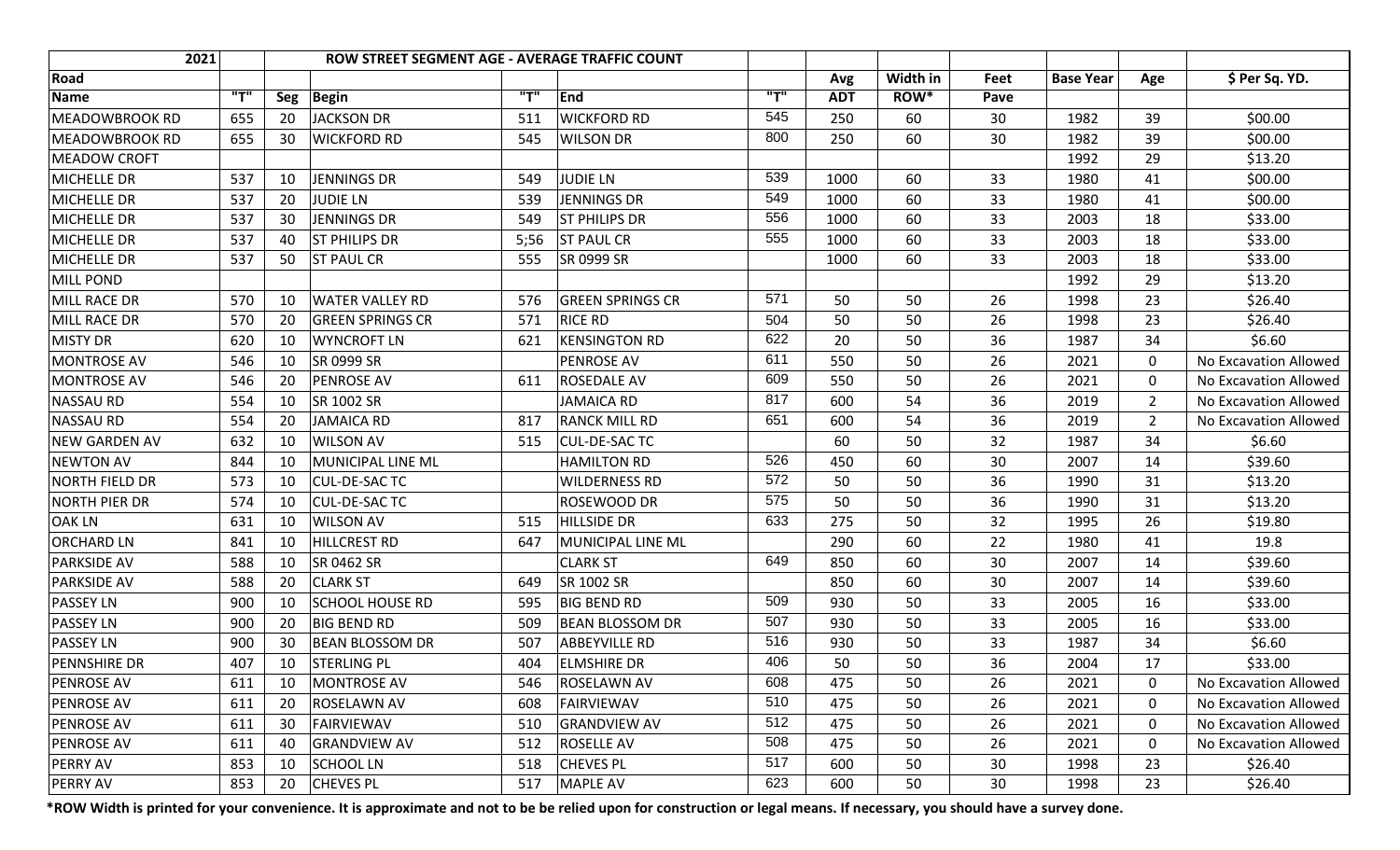| 2021                  |     |     | <b>ROW STREET SEGMENT AGE - AVERAGE TRAFFIC COUNT</b> |          |                         |     |            |          |      |                  |              |                       |
|-----------------------|-----|-----|-------------------------------------------------------|----------|-------------------------|-----|------------|----------|------|------------------|--------------|-----------------------|
| Road                  |     |     |                                                       |          |                         |     | Avg        | Width in | Feet | <b>Base Year</b> | Age          | \$ Per Sq. YD.        |
| <b>Name</b>           | "T" | Seg | <b>Begin</b>                                          | "T"      | End                     | "T" | <b>ADT</b> | ROW*     | Pave |                  |              |                       |
| <b>PERTHSHIRE DR</b>  | 904 | 10  | <b>STERLING PL</b>                                    | 404      | YORKSHIRE DR            | 905 | 150        | 50       | 28   | 2004             | 17           | \$33.00               |
| <b>PERTHSHIRE DK</b>  | 904 | 20  | YORKSHIRE DR                                          | 905      | <b>ELMSHIRE DR</b>      | 406 | 150        | 50       | 28   | 2004             | 17           | \$33.00               |
| <b>PICKFORD DR</b>    | 667 | 10  | <b>FAIRFAX DR</b>                                     | 668      | <b>BREWSTER DR</b>      | 661 | 75         | 50       | 36   | 1980             | 41           | \$00.00               |
| <b>PICKFORD DR</b>    | 667 | 20  | <b>BREWSTER DR</b>                                    | 661      | <b>CUL-DE-SACTC</b>     |     | 75         | 50       | 36   | 1980             | 41           | \$00.00               |
| PILGRIM DR            |     |     | <b>WAYPOINT DRIVE</b>                                 |          | GOLDENFIELD             |     |            |          |      | 2021             | $\mathbf 0$  | No Excavation Allowed |
| <b>PRANGLEY AV</b>    | 617 | 10  | <b>WEST END AV</b>                                    | 524      | MUNICIPAL LINE ML       |     | 500        | 40       | 25   | 2020             | $\mathbf{1}$ | No Excavation Allowed |
| <b>PRESIDENT AV</b>   | 520 | 10  | <b>DEADEND TC</b>                                     |          | <b>DAVIS DR</b>         | 552 | 425        | 50       | 30   | 1980             | 41           | \$00.00               |
| PRESIDENT AV          | 520 | 20  | <b>DAVIS DR</b>                                       | 552      | <b>HAMILTON PARK RD</b> | 613 | 425        | 50       | 30   | 2011             | 10           | \$46.20               |
| PRESIDENT AV          | 520 | 30  | <b>HAMILTON PARK RD</b>                               | 613      | SPRING GROVE AV         | 619 | 425        | 50       | 30   | 2001             | 20           | \$26.40               |
| <b>PRESIDENT AV</b>   | 520 | 40  | <b>SPRING GROVE AV</b>                                | 619      | <b>MAPLE AV</b>         | 623 | 425        | 60       | 30   | 2001             | 20           | \$26.40               |
| PRESIDENT AV          | 520 | 50  | <b>MAPLE AV</b>                                       | 623      | ELM AV                  | 625 | 425        | 60       | 30   | 2001             | 20           | \$26.40               |
| PRESIDENT AV          | 520 | 60  | <b>ELM AV</b>                                         | 625      | <b>WATSON AV</b>        | 629 | 425        | 60       | 30   | 2001             | 20           | \$26.40               |
| PRESIDENT AV          | 520 | 70  | <b>WATSON AV</b>                                      | 629      | ELWOOD AV               | 627 | 425        | 50       | 18   | 2001             | 20           | \$26.40               |
| PRESIDENT AV          | 520 | 80  | SR 0462 SR                                            |          | <b>WHEATLAND AV</b>     | 801 | 9832       | 60       | 38   | 2015             | 6            | \$52,80               |
| PRESIDENT AV          | 520 | 90  | <b>WHEATLAND AV</b>                                   | 801      | <b>WOODS AV</b>         | 635 | 9832       | 60       | 38   | 2015             | 6            | \$52,80               |
| PRESIDENT AV          | 520 | 100 | <b>WOODS AV</b>                                       | 635      | SR 0023 SR              |     | 9832       | 60       | 38   | 2015             | 6            | \$52,80               |
| PRESIDENT AV          | 520 | 110 | SR 0023 SR                                            |          | <b>BUCHANNAN AV</b>     | 814 | 9832       | 60       | 38   | 2004             | 17           | \$33.00               |
| PRESIDENT AV          | 520 | 120 | <b>BUCHANNAN AV</b>                                   | 814      | <b>JAMES ST</b>         | 815 | 9832       | 100      | 38   | 2004             | 17           | \$33.00               |
| PRESIDENT AV          | 520 | 130 | <b>JAMES ST</b>                                       | 815      | MUNICIPAL LINE ML       |     | 9832       | 100      | 38   | 2004             | 17           | \$33.00               |
| <b>QUARRY LN</b>      | 645 | 10  | <b>RIVER DR</b>                                       | 542      | <b>WILSON DR</b>        | 800 | 300        | 50       | 20   | 2007             | 14           | \$39.60               |
| <b>QUARRY LN</b>      | 645 | 20  | <b>WILSON DR</b>                                      | 800      | <b>HAMILTON RD</b>      | 526 | 300        | 50       | 20   | 2007             | 14           | \$39.60               |
| <b>RABBIT HILL LN</b> | 559 | 10  | SR 3034 SR                                            | 0        | <b>CUL-DE-SACTC</b>     |     | 40         | 50       | 36   | 1992             | 29           | \$13.20               |
| <b>RACE AV</b>        | 812 | 10  | SR 0462 SR                                            | $\Omega$ | <b>WHEATLAND AV</b>     | 801 | 4491       | 60       | 50   | 1998             | 23           | \$26.40               |
| <b>RACE AV</b>        | 812 | 20  | <b>WHEATLAND AV</b>                                   | 801      | <b>WOODS AV</b>         | 635 | 4491       | 60       | 50   | 1998             | 23           | \$26.40               |
| <b>RACE AV</b>        | 812 | 30  | WOODS AV                                              | 635      | MUNICIPAL LINE ML       |     | 4491       | 60       | 50   | 1998             | 23           | \$26.40               |
| <b>RANCK AV</b>       | 673 | 10  | SR 0462 SR                                            |          | <b>CLARK ST</b>         | 649 | 950        | 50       | 20   | 2006             | 15           | \$39.60               |
| <b>RANCK AV</b>       | 673 | 20  | <b>CLARK ST</b>                                       | 649      | SR 1002 SR              |     | 950        | 50       | 32   | 2006             | 15           | \$39.60               |
| <b>RANCK AV</b>       | 673 | 30  | SR 1002 SR                                            |          | <b>RANCK MILL RD</b>    | 651 | 950        | 50       | 32   | 2006             | 15           | \$39.60               |
| <b>RANCK AV</b>       | 673 | 40  | <b>RANCK MILL RD</b>                                  | 651      | MUNICIPAL LINE ML       |     | 950        | 50       | 32   | 2006             | 15           | \$39.60               |
| <b>RANCK MILL RD</b>  | 651 | 10  | <b>GROFFTOWN RD</b>                                   | 653      | <b>RANCK AV</b>         | 673 | 950        | 50       | 30   | 1988             | 33           | \$6.60                |
| <b>RANCK MILL RD</b>  | 651 | 20  | <b>RANCK AV</b>                                       | 673      | <b>NASSAU RD</b>        | 554 | 950        | 50       | 40   | 1998             | 23           | \$26.40               |
| <b>RANCK MILL RD</b>  | 651 | 30  | NASSAU RD                                             | 554      | MUNICIPAL LINE ML       |     | 950        | 50       | 40   | 1998             | 23           | \$26.40               |
| <b>RANCK MILL RD</b>  | 651 | 40  | MUNICIPAL LINE ML                                     |          | <b>RIVERSIDE AV</b>     | 503 | 950        | 50       | 40   | 1998             | 23           | \$26.40               |
| <b>REDMAPLE RD</b>    | 505 | 10  | MUNICIPAL LINE ML                                     |          | CONESTOGA BL            | 530 | 100        | 50       | 20   | 1996             | 25           | \$19.80               |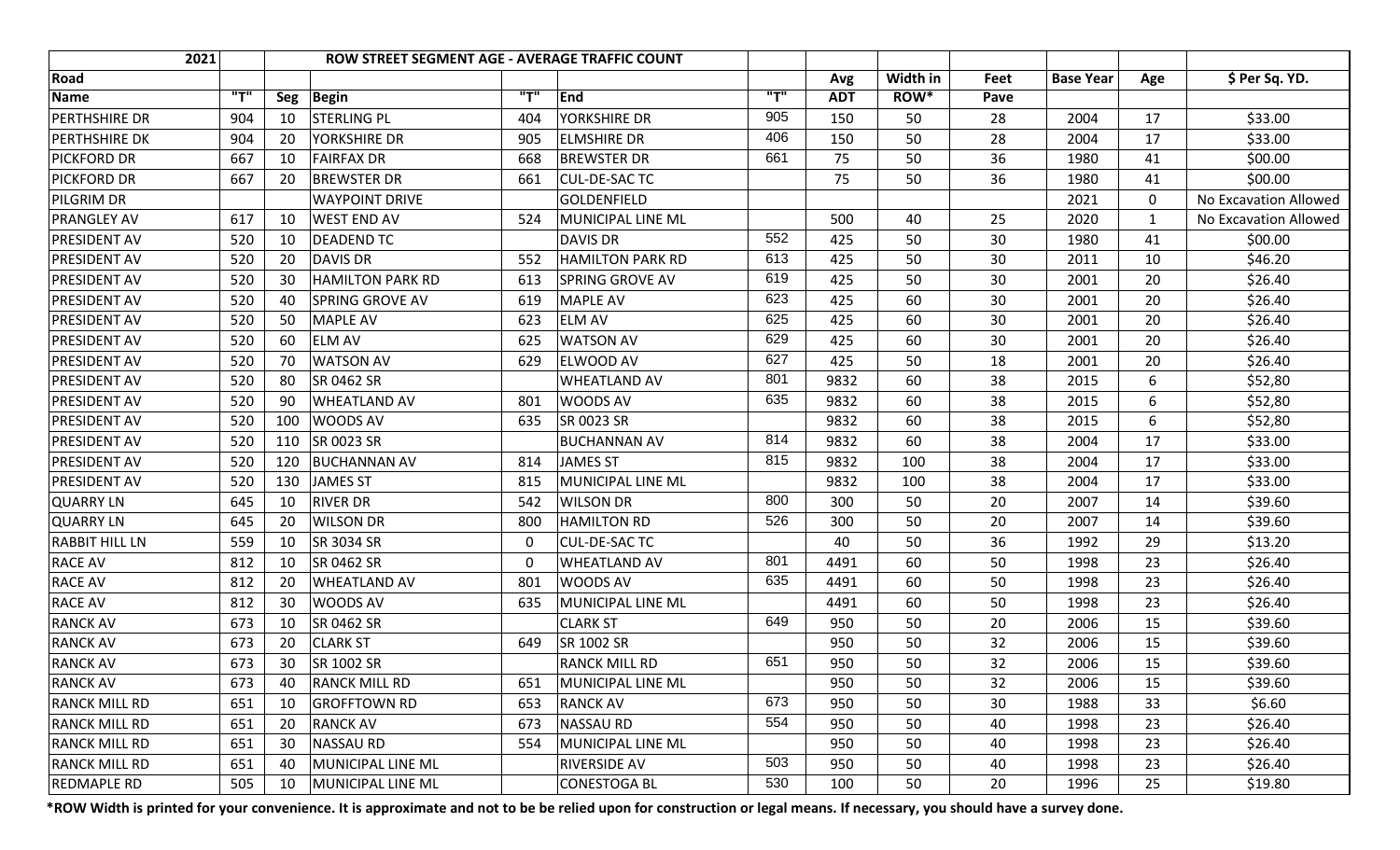| 2021                   |     |     | ROW STREET SEGMENT AGE - AVERAGE TRAFFIC COUNT |     |                      |                      |            |          |      |                  |                |                       |
|------------------------|-----|-----|------------------------------------------------|-----|----------------------|----------------------|------------|----------|------|------------------|----------------|-----------------------|
| Road                   |     |     |                                                |     |                      |                      | Avg        | Width in | Feet | <b>Base Year</b> | Age            | \$ Per Sq. YD.        |
| Name                   | T   | Seg | Begin                                          | "T" | End                  | $^{\prime\prime}$ T" | <b>ADT</b> | ROW*     | Pave |                  |                |                       |
| <b>RICE RD</b>         | 504 | 10  | <b>DEADEND TC</b>                              |     | <b>MILL RACE DR</b>  | 570                  | 200        | 50       | 28   | 1998             | 23             | \$26.40               |
| <b>RICE RD</b>         | 504 | 20  | MILL RACE DR                                   | 570 | SR 0741 SR           |                      | 200        | 50       | 28   | 1998             | 23             | \$26.40               |
| <b>RIDER AV</b>        | 514 | 10  | <b>MAPLE AV</b>                                | 623 | <b>ELM AV</b>        | 625                  | 750        | 60       | 30   | 1998             | 23             | \$26.40               |
| <b>RIDER AV</b>        | 514 | 20  | <b>ELM AV</b>                                  | 625 | EDGEWOOD AV          | 809                  | 750        | 60       | 30   | 1998             | 23             | \$26.40               |
| <b>RIDER AV</b>        | 514 | 30  | EDGEWOOD AV                                    | 809 | <b>FIRST ST</b>      | 808                  | 1000       | 60       | 30   | 1998             | 23             | \$26.40               |
| <b>RIDER AV</b>        | 514 | 40  | <b>FIRST ST</b>                                | 808 | SR 0462 SR           |                      | 1000       | 60       | 40   | 1998             | 23             | \$26.40               |
| <b>RIDGE RD</b>        | 637 | 10  | <b>RIVER DR</b>                                | 542 | <b>WILSON DR</b>     | 800                  | 300        | 60       | 25   | 1997             | 24             | \$19.80               |
| RIDGEWOOD RD           | 541 | -10 | <b>DEADEND TC</b>                              |     | SR 0999 SR           |                      | 60         | 50       | 28   | 2020             | $\mathbf{1}$   | No Excavation Allowed |
| <b>RIVER DR</b>        | 542 | 10  | <b>WHEATLAND AV</b>                            | 801 | MEADOWBROOK RD       | 655                  | 975        | 60       | 36   | 2017             | 4              | \$52.80               |
| <b>RIVER DR</b>        | 542 | 20  | MEADOWBROOK RD                                 | 655 | <b>RIDGE RD</b>      | 637                  | 975        | 60       | 36   | 2017             | 4              | \$52.80               |
| <b>RIVER DR</b>        | 542 | 30  | <b>RIDGE RD</b>                                | 637 | <b>CENTER RD</b>     | 639                  | 975        | 80       | 25   | 1997             | 24             | \$19.80               |
| <b>RIVER DR</b>        | 542 | 40  | <b>CENTER RD</b>                               | 639 | <b>CENTER RD</b>     | 639                  | 975        | 80       | 25   | 1997             | 24             | \$19.80               |
| <b>RIVER DR</b>        | 542 | 50  | <b>CENTER RD</b>                               | 639 | SR 0023 SR           |                      | 975        | 80       | 25   | 1997             | 24             | \$19.80               |
| <b>RIVER DR</b>        | 542 | 60  | SR 0023 SR                                     |     | <b>VALLEY RD</b>     | 643                  | 975        | 80       | 25   | 2005             | 16             | \$33.00               |
| <b>RIVER DR</b>        | 542 | 70  | <b>VALLEY RD</b>                               | 643 | <b>VALLEY RD</b>     | 643                  | 975        | 80       | 25   | 2005             | 16             | \$33.00               |
| <b>RIVER DR</b>        | 542 | 80  | <b>VALLEY RD</b>                               | 643 | <b>QUARRY LN</b>     | 645                  | 975        | 80       | 25   | 2005             | 16             | \$33.00               |
| <b>RIVER DR</b>        | 542 | 90  | <b>QUARRY LN</b>                               | 645 | <b>HILLCREST RD</b>  | 647                  | 975        | 80       | 25   | 2005             | 16             | \$33.00               |
| <b>RIVER DR</b>        | 542 | 100 | <b>HILLCREST RD</b>                            | 647 | CUL-DE-SAC TC        |                      | 975        | 80       | 40   | 2005             | 16             | \$33.00               |
| <b>RIVERSIDE AV</b>    | 503 | 10  | <b>JAMAICA RD</b>                              | 817 | <b>RANCK MILL RD</b> | 651                  | 800        | 50       | 35   | 2019             | $\overline{2}$ | No Excavation Allowed |
| <b>RIVERSIDE AV</b>    | 503 | 20  | <b>RANCK MILL RD</b>                           | 651 | <b>GROFFTOWN RD</b>  | 653                  | 800        | 50       | 20   | 1993             | 28             | \$13.20               |
| <b>ROCKLEDGE CT</b>    | 583 | -10 | CUL-DE-SAC TC                                  |     | <b>BEAN HILL RD</b>  | 852                  | 20         | 50       | 36   | 1990             | 31             | \$13.20               |
| ROSEDALE AV            | 609 | 10  | <b>EDGEHILL DR</b>                             | 506 | MONTROSE AV          | 546                  | 900        | 50       | 20   | 2021             | $\mathbf 0$    | No Excavation Allowed |
| <b>ROSEDALE AV</b>     | 609 | 20  | <b>MONTROSE AV</b>                             | 546 | ROSELAWN AV          | 608                  | 900        | 50       | 20   | 2021             | $\mathbf 0$    | No Excavation Allowed |
| <b>ROSEDALE AV</b>     | 609 | 30  | ROSELAWN AV                                    | 608 | <b>FAIRVIEWAV</b>    | 510                  | 900        | 50       | 20   | 2021             | $\Omega$       | No Excavation Allowed |
| <b>ROSEDALE AV</b>     | 609 | 40  | <b>FAIRVIEW AV</b>                             | 510 | <b>GRANDVIEW AV</b>  | 512                  | 900        | 50       | 20   | 2021             | 0              | No Excavation Allowed |
| <b>ROSEDALE AV</b>     | 609 | -50 | <b>GRANDVIEW AV</b>                            | 512 | <b>ROSELLE AV</b>    | 508                  | 900        | 50       | 20   | 2021             | $\mathbf 0$    | No Excavation Allowed |
| <b>ROSEDALE AV</b>     | 609 | 60  | <b>ROSELLE AV</b>                              | 508 | <b>CHARLES RD</b>    | 816                  | 900        | 40       | 20   | 2021             | $\mathbf 0$    | No Excavation Allowed |
| <b>ROSELAWN AV</b>     | 608 | 10  | SR 0999 SR                                     |     | <b>PENROSE AV</b>    | 611                  | 550        | 50       | 26   | 2021             | 0              | No Excavation Allowed |
| <b>ROSELAWN AV</b>     | 608 | 20  | PENROSE AV                                     | 611 | <b>ROSEDALE AV</b>   | 609                  | 550        | 50       | 26   | 2021             | 0              | No Excavation Allowed |
| <b>ROSELLE AV</b>      | 508 | 10  | SR 0999 SR                                     |     | <b>PENROSE AV</b>    | 611                  | 375        | 50       | 30   | 2021             | 0              | No Excavation Allowed |
| <b>ROSELLE AV</b>      | 508 | 20  | PENROSE AV                                     | 611 | <b>ROSEDALE AV</b>   | 609                  | 375        | 50       | 30   | 2021             | 0              | No Excavation Allowed |
| ROSEWOOD DR            | 575 | 10  | <b>WILDERNESS RD</b>                           | 572 | <b>NORTH PIER DR</b> | 574                  | 75         | 50       | 36   | 2005             | 16             | \$33.00               |
| ROSEWOOD DR            | 575 | 20  | <b>NORTH PIER DR</b>                           | 574 | <b>WILDERNESS RD</b> | 572                  | 75         | 50       | 36   | 1990             | 31             | \$13.20               |
| <b>SAINT JOSEPH ST</b> | 607 | 10  | <b>CHARLES RD</b>                              | 816 | MUNICIPAL LINE ML    |                      | 250        | 50       | 25   | 2016             | 5              | \$52.80               |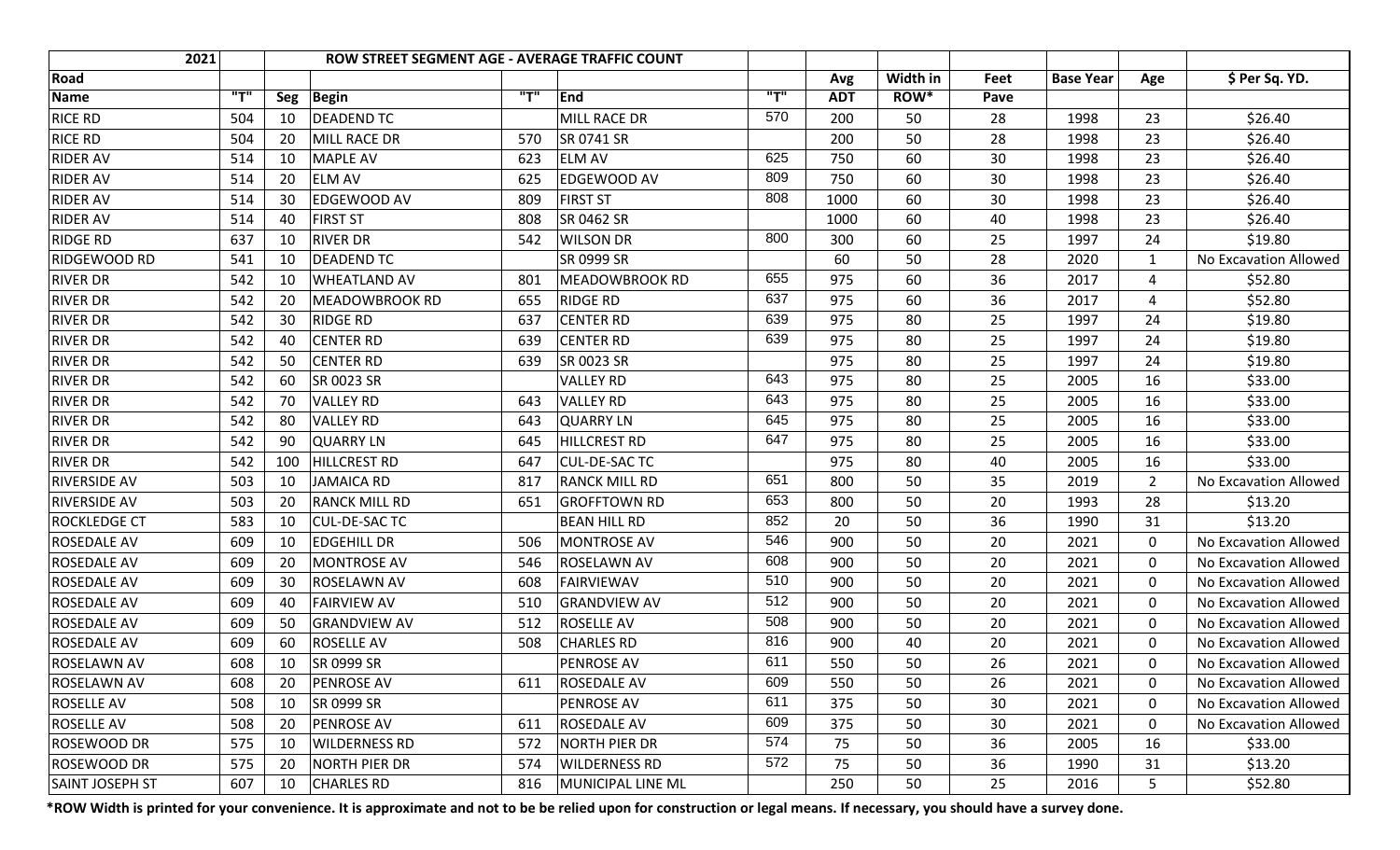| 2021                   |     |     | ROW STREET SEGMENT AGE - AVERAGE TRAFFIC COUNT |     |                            |     |            |          |      |                  |                |                       |
|------------------------|-----|-----|------------------------------------------------|-----|----------------------------|-----|------------|----------|------|------------------|----------------|-----------------------|
| Road                   |     |     |                                                |     |                            |     | Avg        | Width in | Feet | <b>Base Year</b> | Age            | \$ Per Sq. YD.        |
| <b>Name</b>            | "T" | Seg | <b>Begin</b>                                   | T'' | End                        | "T" | <b>ADT</b> | ROW*     | Pave |                  |                |                       |
| <b>SCHOOL HOUSE RD</b> | 595 | 10  | MUNICIPAL LINE ML                              |     | <b>PASSEY LN</b>           | 900 | 6407       | 33       | 20   | 2014             | $\overline{7}$ | \$52.80               |
| <b>SCHOOL HOUSE RD</b> | 595 | 20  | <b>PASSEY LN</b>                               | 900 | <b>IMPASSABLE POINT TC</b> |     | 6407       | 33       | 20   | 2014             | $\overline{7}$ | \$52.80               |
| <b>SCHOOL HOUSE RD</b> | 595 | 30  | <b>IMPASSABLE POINT TC</b>                     |     | <b>BIG BEND RD</b>         | 509 | 6407       | 33       | 20   | 2014             | $\overline{7}$ | \$52.80               |
| <b>SCHOOL HOUSE RD</b> | 595 | 40  | <b>BIG BEND RD</b>                             | 509 | <b>BEAN BLOSSOM DR</b>     | 507 | 6407       | 47       | 20   | 2014             | $\overline{7}$ | \$52.80               |
| <b>SCHOOL HOUSE RD</b> | 595 | 50  | <b>BEAN BLOSSOM DR</b>                         | 507 | <b>ABBEYVILLE RD</b>       | 516 | 6407       | 50       | 20   | 2014             | $\overline{7}$ | \$52.80               |
| <b>SCHOOL HOUSE RD</b> | 595 | 60  | <b>ABBEYVILLE RD</b>                           | 516 | <b>ATKINS RD</b>           | 522 | 11520      | 50       | 20   | 2014             | $\overline{7}$ | \$52.80               |
| <b>SCHOOL HOUSE RD</b> | 595 | 70  | <b>ATKINS RD</b>                               | 522 | <b>IMPASSABLE POINT TC</b> |     | 11520      | 50       | 30   | 2014             | $\overline{7}$ | \$52.80               |
| <b>SCHOOL HOUSE RD</b> | 595 | 80  | <b>IMPASSABLE POINT TC</b>                     |     | SR 0999 SR                 |     | 11520      | 50       | 30   | 2014             | $\overline{7}$ | \$52.80               |
| <b>SCHOOL LN</b>       | 518 | 10  | <b>CUL-DE-SAC TC</b>                           |     | <b>HAMILTON PARK RD</b>    | 613 | 25         | 50       | 28   | 1986             | 35             | \$6.60                |
| <b>SCHOOL LN</b>       | 518 | 20  | <b>HAMILTON PARK RD</b>                        | 613 | PERRY AV                   | 853 | 375        | 50       | 30   | 2001             | 20             | \$26.40               |
| <b>SCHOOL LN</b>       | 518 | 30  | PERRY AV                                       | 853 | <b>SPRING GROVE AV</b>     | 619 | 375        | 50       | 30   | 2001             | 20             | \$26.40               |
| <b>SCHOOL LN</b>       | 518 | 40  | <b>SPRING GROVE AV</b>                         | 619 | MAPLE AV                   | 623 | 375        | 50       | 30   | 2009             | 12             | \$39.60               |
| <b>SCHOOL LN</b>       | 518 | 50  | <b>MAPLE AV</b>                                | 623 | <b>ELM AV</b>              | 625 | 375        | 50       | 30   | 1991             | 30             | \$13.20               |
| <b>SCHOOL LN</b>       | 518 | 60  | SR 0462 SR                                     |     | <b>WHEATLAND AV</b>        | 801 | 600        | 60       | 25   | 1996             | 25             | \$19.80               |
| <b>SCHOOL LN</b>       | 518 | 70  | <b>WHEATLAND AV</b>                            | 801 | SR 0023 SR                 |     | 600        | 60       | 25   | 1996             | 25             | \$19.80               |
| <b>SCHOOL LN</b>       | 518 | 80  | SR 0023 SR                                     |     | <b>VSCHOOL LN</b>          | 518 | 600        | 60       | 25   | 2006             | 15             | \$39.60               |
| <b>SCHOOL LN</b>       | 518 | 90  | <b>SCHOOL LN</b>                               | 518 | <b>SCHOOL LN</b>           | 518 | 600        | 60       | 20   | 2006             | 15             | \$39.60               |
| <b>SCHOOL LN</b>       | 518 | 100 | <b>SCHOOL LN</b>                               | 518 | <b>SCHOOL LN</b>           | 518 | 600        | 60       | 20   | 2006             | 15             | \$39.60               |
| <b>SCHOOL LN</b>       | 518 | 110 | <b>SCHOOL LN</b>                               | 518 | <b>VALLEY RD</b>           | 643 | 600        | 60       | 25   | 2006             | 15             | \$39.60               |
| <b>SCHOOL LN</b>       | 518 | 120 | VALLEY RD                                      | 643 | <b>HILLCREST RD</b>        | 647 | 600        | 60       | 30   | 2006             | 15             | \$39.60               |
| <b>SECOND LOCK RD</b>  | 851 | 10  | <b>DEADEND TC</b>                              |     | <b>HOOVER RD</b>           | 850 | 475        | 33       | 18   | 1991             | 30             | \$13.20               |
| <b>SECOND LOCK RD</b>  | 851 | 20  | <b>HOOVER RD</b>                               | 850 | <b>BEAN HILL RD</b>        | 852 | 475        | 33       | 18   | 1983             | 38             | \$00.00               |
| <b>SECOND LOCK RD</b>  | 851 | 30  | <b>BEAN HILL RD</b>                            | 852 | <b>TURNBRIDGE DR</b>       | 660 | 475        | 33       | 20   | 1983             | 38             | \$00.00               |
| <b>SECOND LOCK RD</b>  | 851 | 40  | <b>TURNBRIDGE DR</b>                           | 660 | YARDLEY GREEN DR           | 665 | 475        | 33       | 20   | 1983             | 38             | \$00.00               |
| <b>SECOND LOCK RD</b>  | 851 | 50  | YARDLEY GREEN DR                               | 665 | SR 0324 SR                 |     | 475        | 33       | 20   | 1983             | 38             | \$00.00               |
| <b>SIXTH ST</b>        | 811 | 10  | <b>WEST END AV</b>                             | 524 | MUNICIPAL LINE ML          |     | 200        | 50       | 30   | 2021             | 0              | No Excavation Allowed |
| <b>SOUTHBROOK DR</b>   |     |     | <b>WAYPOINT DRIVE</b>                          |     | GOLDENFIELD                |     |            |          |      | 2016             | 5              | \$52.80               |
| SOUTHBROOK DR          |     |     | GOLDENFIELD                                    |     | <b>CUL-DE-SAC TC</b>       |     |            |          |      | 2016             | 5              | \$52.80               |
| <b>SOUTH PORT DR</b>   | 584 | 10  | <b>BEAN HILL RD</b>                            | 852 | WHITE WATER RD             | 582 | 25         | 50       | 36   | 1990             | 31             | \$13.20               |
| <b>SPENCER AV</b>      | 805 | 10  | <b>ATKINS RD</b>                               | 522 | DAVIS DR                   | 552 | 9832       | 50       | 30   | 1987             | 34             | \$6.60                |
| <b>SPENCER AV</b>      | 805 | 20  | DAVIS DR                                       | 552 | <b>HAMILTON PARK RD</b>    | 613 | 9832       | 50       | 30   | 1987             | 34             | \$6.60                |
| <b>SPENCER AV</b>      | 805 | 30  | <b>HAMILTON PARK RD</b>                        | 613 | <b>SPRING GROVE AV</b>     | 619 | 9832       | 50       | 30   | 2010             | 11             | \$46.20               |
| <b>SPENCER AV</b>      | 805 | 40  | <b>SPRING GROVE AV</b>                         | 619 | MAPLE AV                   | 623 | 9832       | 50       | 30   | 2010             | 11             | \$46.20               |
| <b>SPENCER AV</b>      | 805 | 50  | MAPLE AV                                       | 623 | <b>ELM AV</b>              | 625 | 9832       | 50       | 30   | 2010             | 11             | \$46.20               |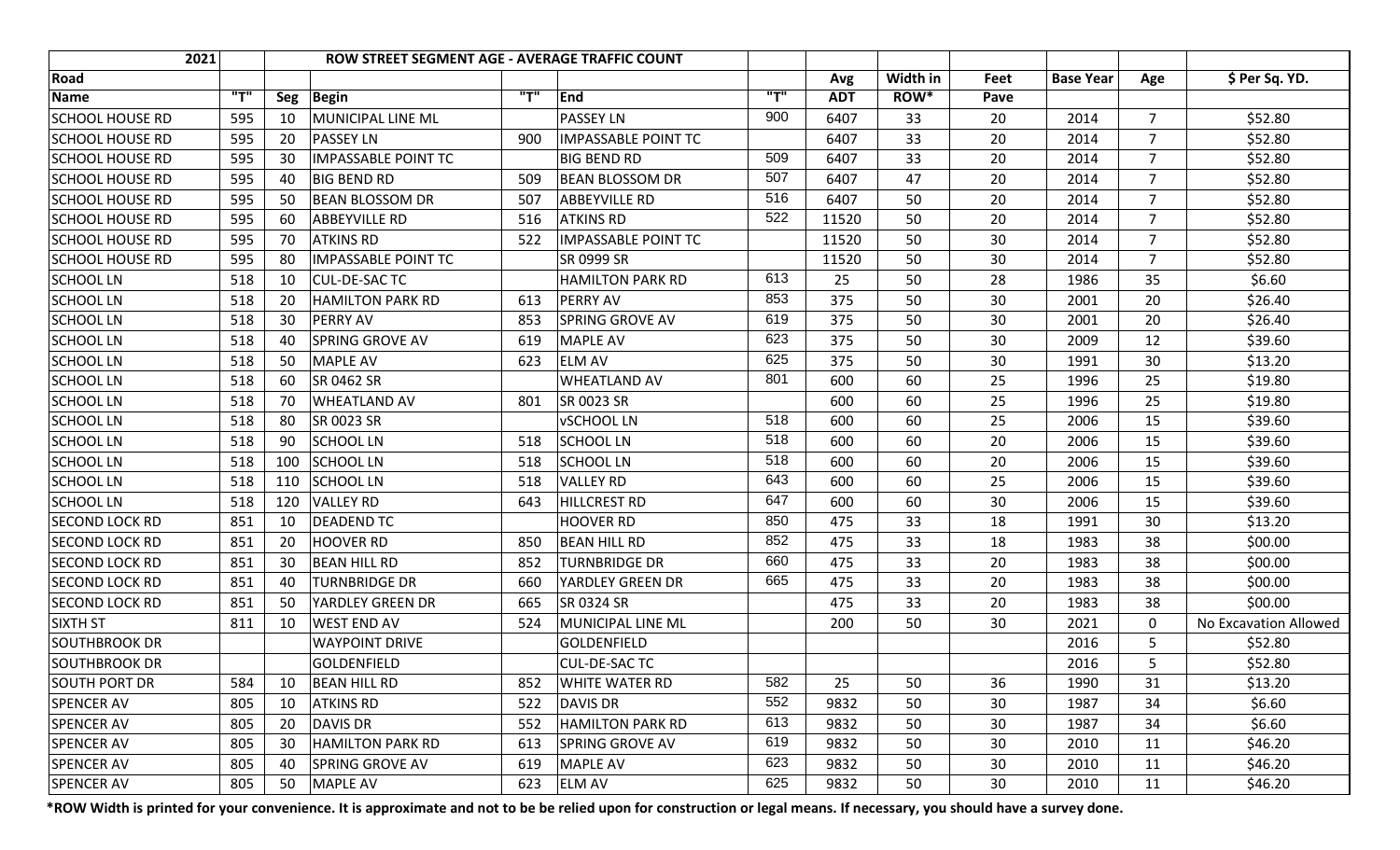| 2021                   |     |     | ROW STREET SEGMENT AGE - AVERAGE TRAFFIC COUNT |     |                       |     |            |          |      |                  |     |                |
|------------------------|-----|-----|------------------------------------------------|-----|-----------------------|-----|------------|----------|------|------------------|-----|----------------|
| <b>Road</b>            |     |     |                                                |     |                       |     | Avg        | Width in | Feet | <b>Base Year</b> | Age | \$ Per Sq. YD. |
| Name                   | T   | Seg | Begin                                          | "T" | End                   | "T" | <b>ADT</b> | ROW*     | Pave |                  |     |                |
| <b>SPENCER AV</b>      | 805 | 60  | <b>ELM AV</b>                                  | 625 | <b>WATSON AV</b>      | 629 | 9832       | 50       | 30   | 2011             | 10  | \$46.20        |
| <b>SPENCER AV</b>      | 805 | 70  | <b>WATSON AV</b>                               | 629 | <b>ELWOOD AV</b>      | 627 | 9832       | 50       | 30   | 2011             | 10  | \$46.20        |
| <b>SPENCER AV</b>      | 805 | 80  | ELWOOD AV                                      | 627 | SR 0462 SR            |     | 9832       | 50       | 30   | 2011             | 10  | \$46.20        |
| <b>SPRING GROVE AV</b> | 619 | 10  | <b>SCHOOL LN</b>                               | 518 | <b>PRESIDENT AV</b>   | 520 | 300        | 50       | 25   | 2009             | 12  | \$39.60        |
| <b>SPRING GROVE AV</b> | 619 | 20  | PRESIDENT AV                                   | 520 | <b>SPENCER AV</b>     | 805 | 300        | 50       | 25   | 2009             | 12  | \$39.60        |
| <b>SPRING GROVE AV</b> | 619 | 30  | <b>SPENCER AV</b>                              | 805 | <b>ATKINS RD</b>      | 522 | 300        | 30       | 25   | 2009             | 12  | \$39.60        |
| <b>SPRING RIDGE LN</b> | 581 | 10  | <b>CUL-DE-SAC TC</b>                           |     | <b>GABLE PARK RD</b>  | 544 | 50         | 50       | 36   | 1992             | 29  | \$13.20        |
| <b>SPRINGHOUSE RD</b>  | 610 | 10  | <b>EDGEHILL DR</b>                             | 506 | <b>EDGEHILL DR</b>    | 506 | 200        | 50       | 36   | 1990             | 31  | \$13.20        |
| <b>SPRINGSIDE DR</b>   | 521 | 10  | MEADOW CREEK LN                                | 529 | <b>FIELDSTEAD LN</b>  | 525 | 400        | 60       | 33   | 2001             | 20  | \$26.40        |
| SPRINGSIDE DR          | 521 | 20  | <b>FIELDSTEAD LN</b>                           | 525 | <b>WEST VIEW DR</b>   | 513 | 400        | 60       | 33   | 2001             | 20  | \$26.40        |
| <b>SPRINGSIDE DR</b>   | 521 | 30  | WEST VIEW DR                                   | 513 | <b>ABBEYVILLE RD</b>  | 516 | 400        | 60       | 33   | 2001             | 20  | \$26.40        |
| <b>ST PAUL CR</b>      | 555 | 10  | <b>CUL-DE-SAC TC</b>                           |     | MICHELLE DR           | 537 | 25         | 50       | 28   | 1992             | 29  | \$13.20        |
| <b>ST PHILIPS DR</b>   | 556 | 10  | <b>CROSSFIELD DR</b>                           | 577 | DRUMMERS LN           | 578 | 100        | 50       | 36   | 1992             | 29  | \$13.20        |
| <b>ST PHILIPS DR</b>   | 556 | 20  | <b>DRUMMERS LN</b>                             | 578 | <b>BETZ FARM RD</b>   | 579 | 100        | 50       | 36   | 1992             | 29  | \$13.20        |
| <b>ST PHILIPS DR</b>   | 556 | 30  | <b>BENTZ FARM DR</b>                           | 579 | MICHELLE DR           | 537 | 150        | 50       | 36   | 2001             | 20  | \$26.40        |
| <b>STERLING PL</b>     | 404 | 10  | <b>BEAN HILL RD</b>                            | 852 | A POINT TC            |     | 125        | 50       | 36   | 2004             | 17  | \$33.00        |
| <b>STERLING PL</b>     | 404 | 20  | A POINT TC                                     |     | <b>KENTSHIRE DR</b>   | 405 | 150        | 50       | 36   | 2004             | 17  | \$33.00        |
| <b>STERLING PL</b>     | 404 | 30  | <b>KENTSHIRE DR</b>                            | 405 | <b>PENNSHIRE DR</b>   | 407 | 150        | 50       | 36   | 2004             | 17  | \$33.00        |
| <b>STERLING PL</b>     | 404 | 40  | <b>PENNSHIRE DR</b>                            | 407 | <b>PERTHSHIRE DR</b>  | 904 | 250        | 50       | 28   | 2004             | 17  | \$33.00        |
| <b>STERLING PL</b>     | 404 | 50  | <b>PERTHSHIRE DR</b>                           | 904 | YORKSHIRE DR          | 905 | 250        | 50       | 28   | 2004             | 17  | \$33.00        |
| <b>STOCKBRIDGE CR</b>  | 662 | 10  | <b>TURNBRIDGE DR</b>                           | 660 | CUL-DE-SAC TC         |     | 40         | 50       | 36   | 1999             | 22  | \$26.40        |
| <b>STRATFORD RD</b>    | 403 | 10  | MUNICIPAL LINE ML                              |     | SR 0741 SR            |     | 250        | 33       | 30   | 1980             | 41  | \$00.00        |
| <b>TIMBER POINT LN</b> | 903 | 10  | MUNICIPAL LINE ML                              |     | <b>COLD STREAM DR</b> | 902 | 125        | 50       | 36   | 1992             | 29  | \$13.20        |
| <b>TOWNSEN CT</b>      | 580 | 10  | <b>BETZ FARM RD</b>                            | 579 | <b>CUL-DE-SACTC</b>   |     | 125        | 50       | 36   | 1992             | 29  | \$13.20        |
| <b>TURNBRIDGE DR</b>   | 660 | 10  | <b>CUL-DE-SAC TC</b>                           |     | <b>BREWSTER DR</b>    | 661 | 300        | 50       | 36   | 1999             | 22  | \$26.40        |
| <b>TURNBRIDGE DR</b>   | 660 | 20  | <b>BREWSTER DR</b>                             | 661 | <b>CLARENDON DR</b>   | 664 | 300        | 50       | 36   | 1999             | 22  | \$26.40        |
| <b>TURNBRIDGE DR</b>   | 660 | 30  | <b>CLARENDON DR</b>                            | 664 | <b>GRAFTON CR</b>     | 663 | 300        | 50       | 36   | 1999             | 22  | \$26.40        |
| <b>TURNBRIDGE DR</b>   | 660 | 40  | <b>GRAFTON CR</b>                              | 663 | <b>STOCKBRIDGE CR</b> | 662 | 300        | 50       | 36   | 1999             | 22  | \$26.40        |
| <b>TURNBRIDGE DR</b>   | 660 | 50  | <b>STOCKBRIDGE CR</b>                          | 662 | <b>SECOND LOCK RD</b> | 851 | 300        | 50       | 36   | 1999             | 22  | \$26.40        |
| <b>VALLEY RD</b>       | 643 | 10  | RIVER DR                                       | 542 | <b>VALLEY RD</b>      | 643 | 975        | 60       | 25   | 2007             | 14  | \$39.60        |
| <b>VALLEY RD</b>       | 643 | 20  | RIVER DR                                       | 542 | VALLEY RD             | 643 | 975        | 60       | 25   | 2007             | 14  | \$39.60        |
| <b>VALLEY RD</b>       | 643 | 30  | VALLEY RD                                      | 643 | <b>WILSON DR</b>      | 800 | 975        | 60       | 25   | 2007             | 14  | \$39.60        |
| <b>VALLEY RD</b>       | 643 | 40  | WILSON DR                                      | 800 | HAMILTON RD           | 526 | 975        | 60       | 25   | 2007             | 14  | \$39.60        |
| <b>VALLEY RD</b>       | 643 | 50  | <b>HAMILTON RD</b>                             | 526 | SCHOOL LN             | 518 | 975        | 60       | 25   | 2007             | 14  | \$39.60        |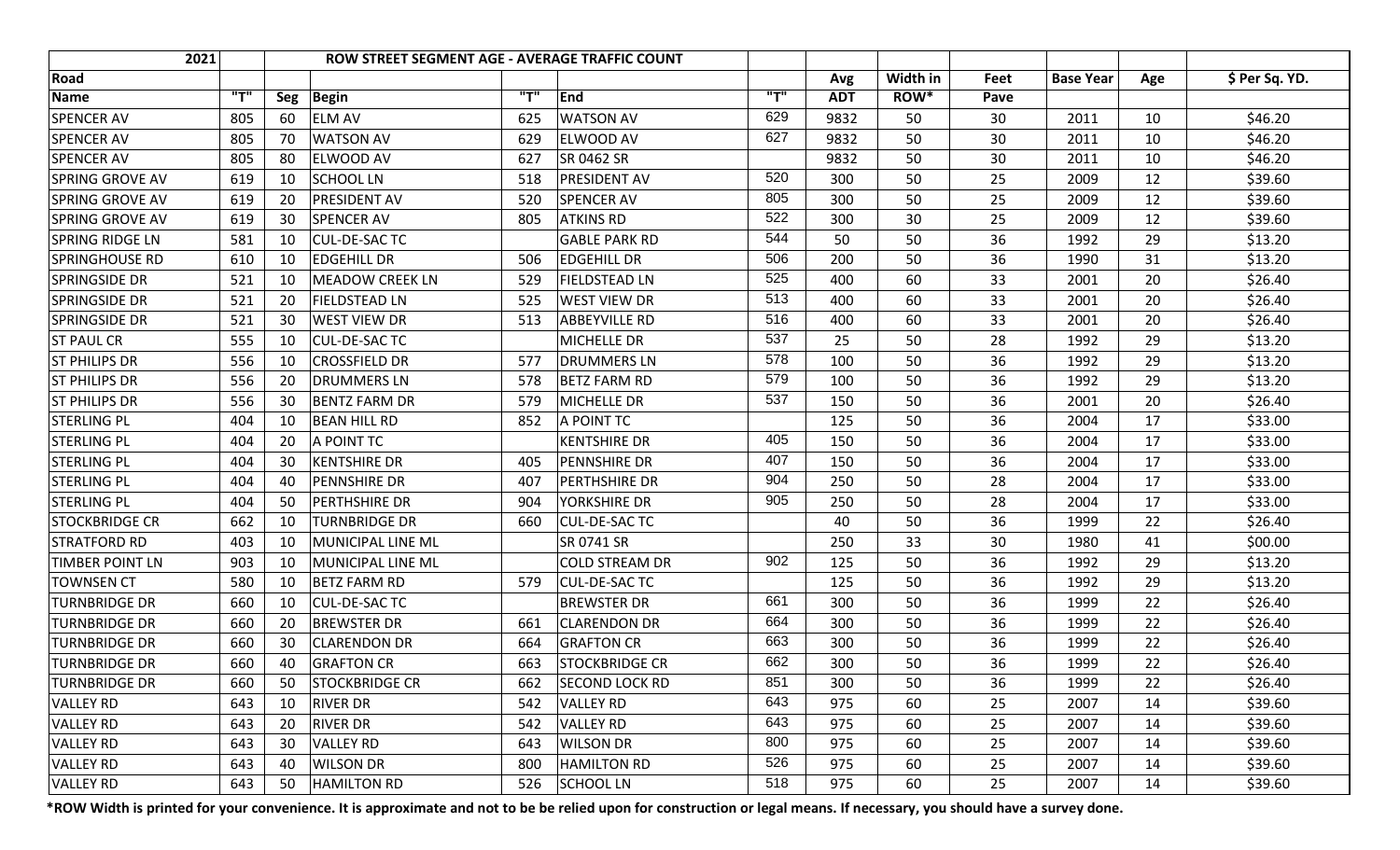| 2021                   |     |     | ROW STREET SEGMENT AGE - AVERAGE TRAFFIC COUNT |     |                      |     |            |          |      |                  |              |                       |
|------------------------|-----|-----|------------------------------------------------|-----|----------------------|-----|------------|----------|------|------------------|--------------|-----------------------|
| Road                   |     |     |                                                |     |                      |     | Avg        | Width in | Feet | <b>Base Year</b> | Age          | \$ Per Sq. YD.        |
| <b>Name</b>            | T   | Seg | <b>Begin</b>                                   | "T" | End                  | "T" | <b>ADT</b> | ROW*     | Pave |                  |              |                       |
| <b>VALLEY RD</b>       | 643 | 60  | <b>SCHOOL LN</b>                               | 518 | MUNICIPAL LINE ML    |     | 975        | 50       | 30   | 2001             | 20           | \$26.40               |
| <b>WATERLEAF RD</b>    |     |     | <b>WAYPOINT DRIVE</b>                          |     | <b>CROWN COLONY</b>  |     |            |          |      | 2016             | 5            | \$52.80               |
| <b>WATERLEAF RD</b>    |     |     | <b>CROWN COLONY</b>                            |     | <b>CUL-DE-SACTC</b>  |     |            |          |      | 2016             | 5            | \$52.80               |
| <b>WATER VALLEY RD</b> | 576 | 10  | <b>MILL RACE DR</b>                            | 570 | SR 0741 SR           |     | 50         | 50       | 28   | 1998             | 23           | \$26.40               |
| <b>WATSON AV</b>       | 629 | 10  | PRESIDENT AV                                   | 520 | <b>SPENCER AV</b>    | 805 | 150        | 60       | 30   | 2001             | 20           | \$26.40               |
| <b>Waypoint Drive</b>  |     |     | Wabank Rd                                      |     | <b>FARM LANE</b>     |     |            |          |      | 2021             | $\pmb{0}$    | No Excavation Allowed |
| <b>Waypoint Drive</b>  |     |     | <b>FARM LANE</b>                               |     | <b>WATERLEAF RD</b>  |     |            |          |      | 2021             | 0            | No Excavation Allowed |
| <b>Waypoint Drive</b>  |     |     | <b>Waterleaf Rd</b>                            |     | Southbrook Dr        |     |            |          |      | 2021             | $\mathbf 0$  | No Excavation Allowed |
| <b>Waypoint Drive</b>  |     |     | Southbrook Dr                                  |     | Pilgrim Dr           |     |            |          |      | 2021             | 0            | No Excavation Allowed |
| <b>Waypoint Drive</b>  |     |     | Pilgrim Dr                                     |     | <b>CUL-DE-SACTC</b>  |     |            |          |      | 2021             | $\mathbf 0$  | No Excavation Allowed |
| <b>WEST END AV</b>     | 524 | 10  | MUNICIPAL LINE ML                              |     | <b>SIXTH ST</b>      | 811 | 11498      | 50       | 40   | 2004             | 17           | \$33.00               |
| <b>WEST END AV</b>     | 524 | 20  | <b>SIXTH ST</b>                                | 811 | <b>FIFTH ST</b>      | 615 | 11498      | 50       | 40   | 2004             | 17           | \$33.00               |
| <b>WEST END AV</b>     | 524 | 30  | <b>FIFTH ST</b>                                | 615 | <b>PRANGLEY AV</b>   | 617 | 11498      | 50       | 40   | 2004             | 17           | \$33.00               |
| <b>WEST END AV</b>     | 524 | 40  | PRANGLEY AV                                    | 617 | <b>FOURTH ST</b>     | 810 | 11498      | 50       | 40   | 2004             | 17           | \$33.00               |
| <b>WEST END AV</b>     | 524 | 50  | <b>FOURTH ST</b>                               | 810 | <b>MAPLE AV</b>      | 623 | 11498      | 50       | 40   | 2004             | 17           | \$33.00               |
| <b>WEST END AV</b>     | 524 | 60  | <b>MAPLE AV</b>                                | 623 | ELM AV               | 625 | 11498      | 50       | 40   | 2004             | 17           | \$33.00               |
| <b>WEST ST</b>         | 630 | 10  | <b>ELM AV</b>                                  | 625 | <b>ELWOOD AV</b>     | 627 | 200        | 40       | 25   | 2020             | $\mathbf{1}$ | No Excavation Allowed |
| <b>WEST ST</b>         | 630 | 20  | ELWOOD AV                                      | 627 | SR 0462 SR           |     | 200        | 40       | 25   | 2020             | 1            | No Excavation Allowed |
| <b>WEST VIEW DR</b>    | 513 | 10  | SPRINGSIDE DR                                  | 521 | ABBEYVILLE RD        | 516 | 75         | 60       | 28   | 2001             | 20           | \$26.40               |
| <b>WESTMORE WY</b>     | 669 | 10  | <b>CUL-DE-SAC TC</b>                           |     | <b>FAIRFAX DR</b>    | 668 | 50         | 50       | 36   | 1980             | 41           | \$00.00               |
| <b>WHEATLAND AV</b>    | 801 | 10  | <b>JACKSON DR</b>                              | 511 | <b>WICKFORD RD</b>   | 545 | 900        | 60       | 40   | 2006             | 15           | \$39.60               |
| <b>WHEATLAND AV</b>    | 801 | 20  | <b>WICKFORD RD</b>                             | 545 | <b>GORDON RD</b>     | 543 | 900        | 60       | 40   | 2006             | 15           | \$39.60               |
| <b>WHEATLAND AV</b>    | 801 | 30  | <b>GORDON RD</b>                               | 543 | <b>WILSON DR</b>     | 800 | 900        | 60       | 40   | 2006             | 15           | \$39.60               |
| <b>WHEATLAND AV</b>    | 801 | 40  | <b>WILSON DR</b>                               | 300 | <b>SCHOOL LN</b>     | 518 | 900        | 60       | 40   | 2006             | 15           | \$39.60               |
| <b>WHEATLAND AV</b>    | 801 | 50  | <b>SCHOOL LN</b>                               | 518 | PRESIDENT AV         | 520 | 900        | 60       | 50   | 2006             | 15           | \$39.60               |
| <b>WHEATLAND AV</b>    | 801 | 60  | <b>PRESIDENT AV</b>                            | 520 | <b>RACE AV</b>       | 812 | 900        | 60       | 50   | 1997             | 24           | \$19.80               |
| <b>WHITE WATER RD</b>  | 582 | 10  | <b>WILDERNESS RD</b>                           | 572 | <b>SOUTH PORT DR</b> | 584 | 100        | 50       | 36   | 1990             | 31           | \$13.20               |
| <b>WHITE WATER RD</b>  | 582 | 20  | <b>SOUTH PORT DR</b>                           | 584 | <b>BEAN HILL RD</b>  | 852 | 100        | 50       | 36   | 1990             | 31           | \$13.20               |
| <b>WICKFORD RD</b>     | 545 | 10  | <b>WHEATLAND AV</b>                            | 801 | MEADOWBROOK RD       | 655 | 100        | 50       | 28   | 1980             | 41           | \$00.00               |
| <b>WILDERNESS RD</b>   | 572 | 10  | <b>WILDERNESS RD</b>                           | 572 | <b>ROSEWOOD DR</b>   | 575 | 200        | 50       | 36   | 2005             | 16           | \$33.00               |
| <b>WILDERNESS RD</b>   | 572 | 20  | ROSEWOOD DR                                    | 575 | <b>WILDERNESS RD</b> | 572 | 200        | 50       | 36   | 2005             | 16           | \$33.00               |
| <b>WILDERNESS RD</b>   | 572 | 30  | <b>WILDERNESS RD</b>                           | 572 | ROSEWOOD DR          | 575 | 200        | 50       | 36   | 2005             | 16           | \$33.00               |
| <b>WILDERNESS RD</b>   | 572 | 40  | ROSEWOOD DR                                    | 575 | WHITEWATER RD        | 582 | 150        | 50       | 36   | 2005             | 16           | \$33.00               |
| <b>WILDERNESS RD</b>   | 572 | 50  | WHITEWATER RD                                  | 582 | NORTH FIELD DR       | 573 | 150        | 50       | 36   | 2005             | 16           | \$33.00               |